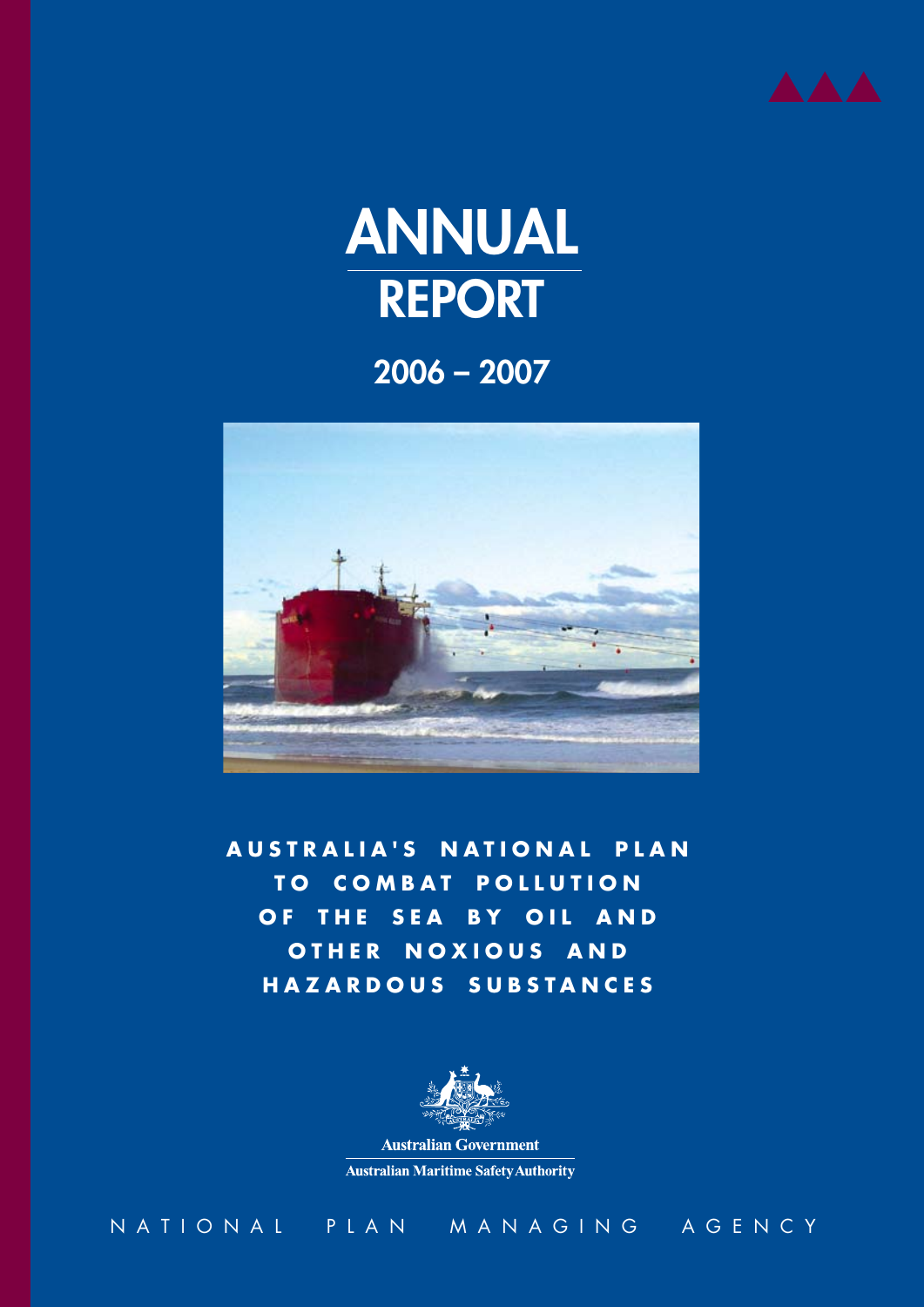**National Plan to Combat Pollution of the Sea by Oil and other Noxious and Hazardous Substances**

> **ANNUAL REPORT 2006-2007**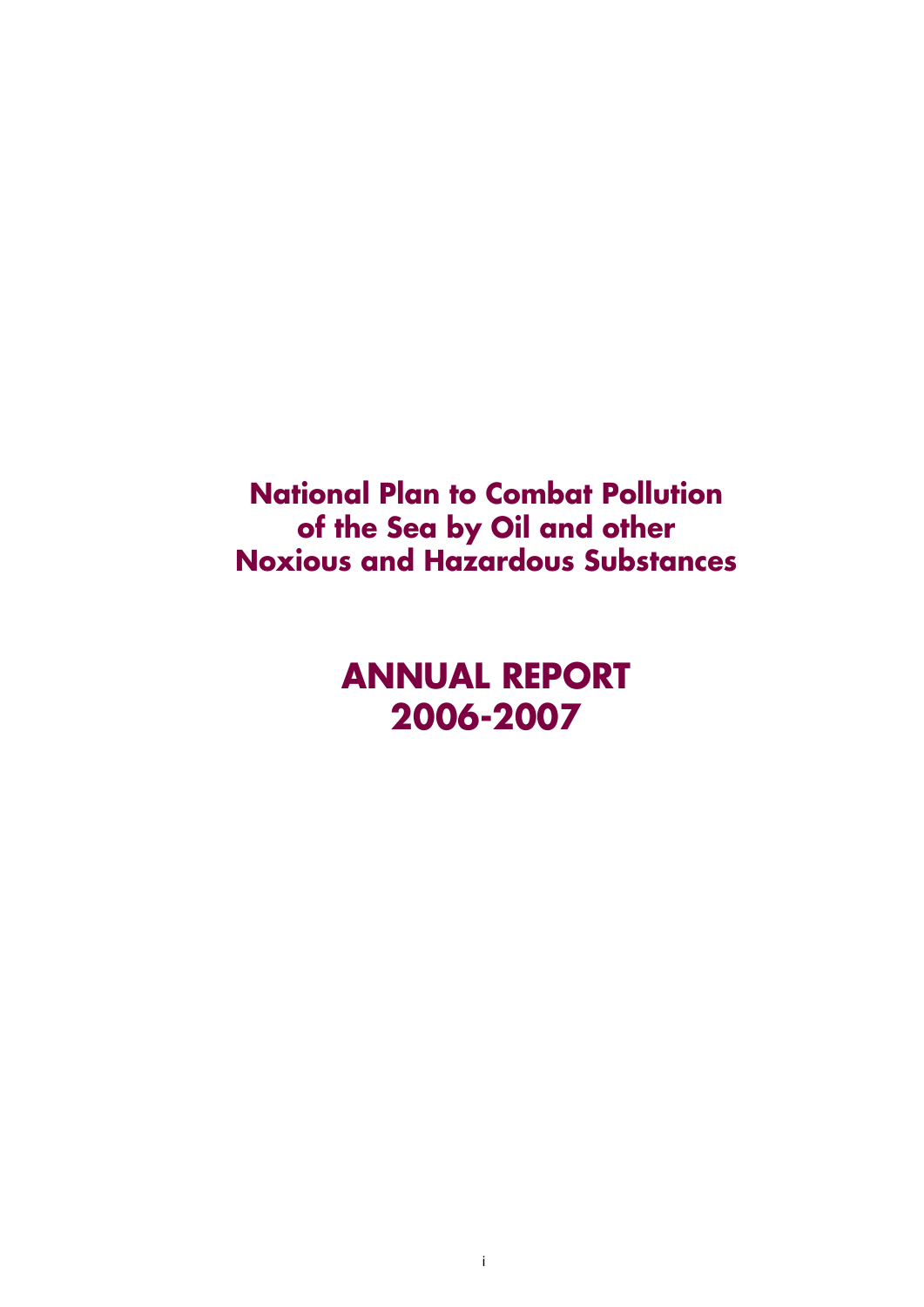This report is copyright. It may be reproduced in whole or part subject to the inclusion of an acknowledgment of the source and no commercial usage or sale.

Reproduction for purposes other than those indicated above requires the written permission of the Australian Maritime Safety Authority (Public Relations) GPO Box 2181 Canberra ACT 2601. Email: public.relations@amsa.gov.au

ISSN: 1323-7772

Copy/design/typeset: Australian Maritime Safety Authority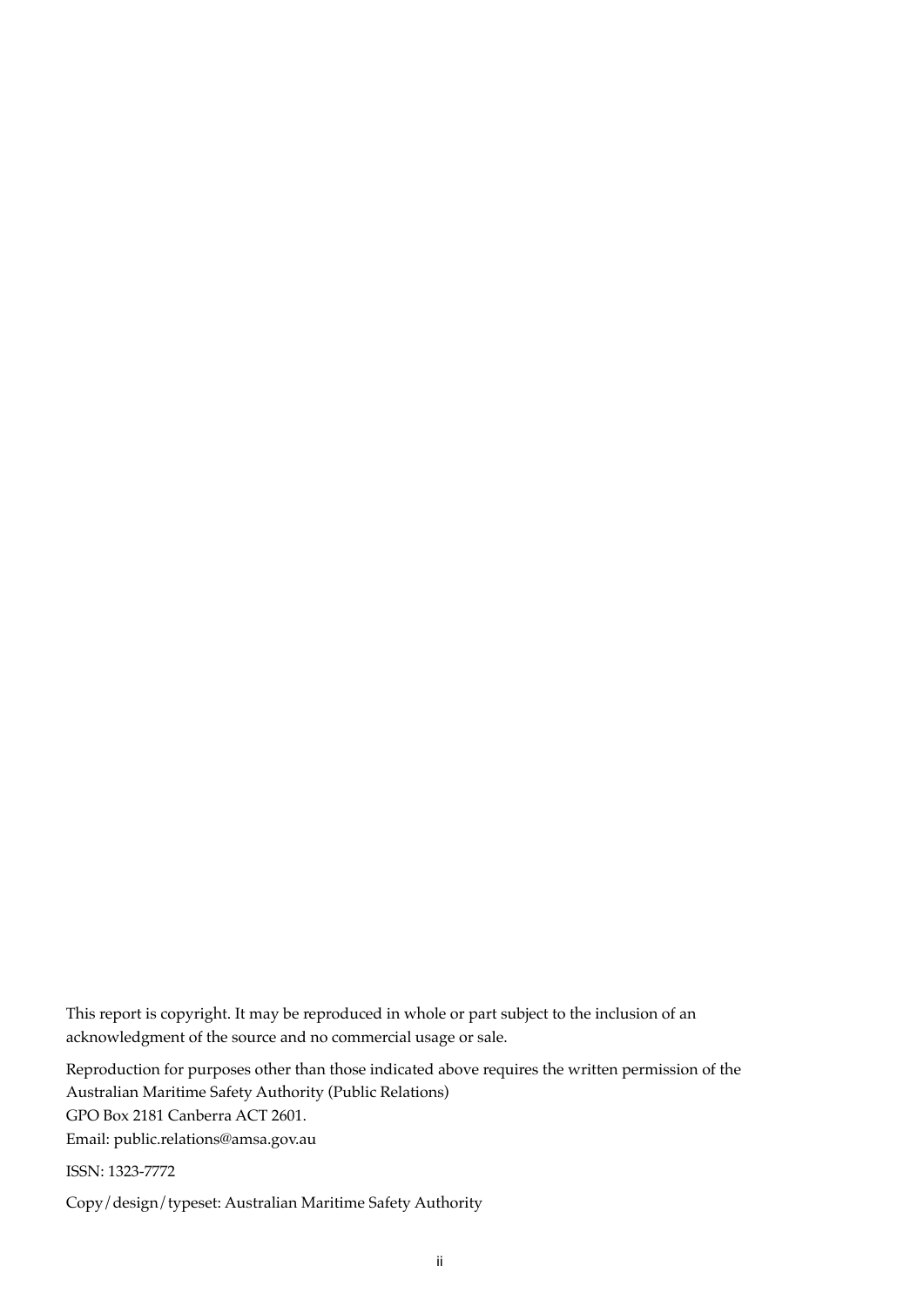# **MISSION**

**The purpose of the National Plan is to maintain a national integrated Government and industry organisational framework capable of effective response to pollution incidents in the marine environment and to manage associated funding, equipment and training programs to support National Plan activities.**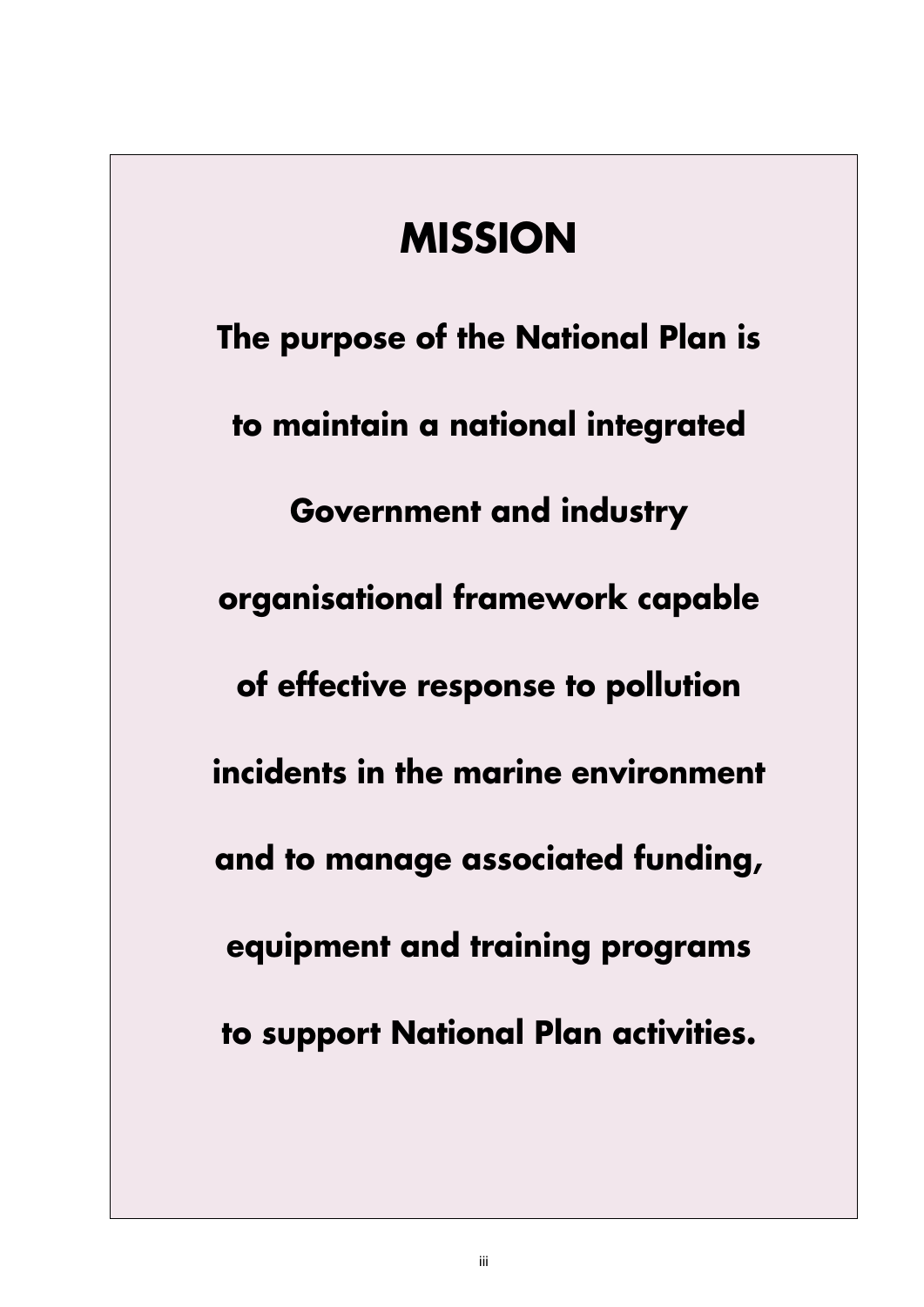### **CONTENTS**

CHAIRMAN'S FOREWORD 1

> ADMINISTRATION 2

POLLUTION INCIDENTS 3

EQUIPMENT AND TRAINING 5

ENVIRONMENTAL AND SCIENTIFIC ISSUES 8

ACTIVITIES IN STATES AND THE NORTHERN TERRITORY 11

> FINANCIAL STATEMENTS 17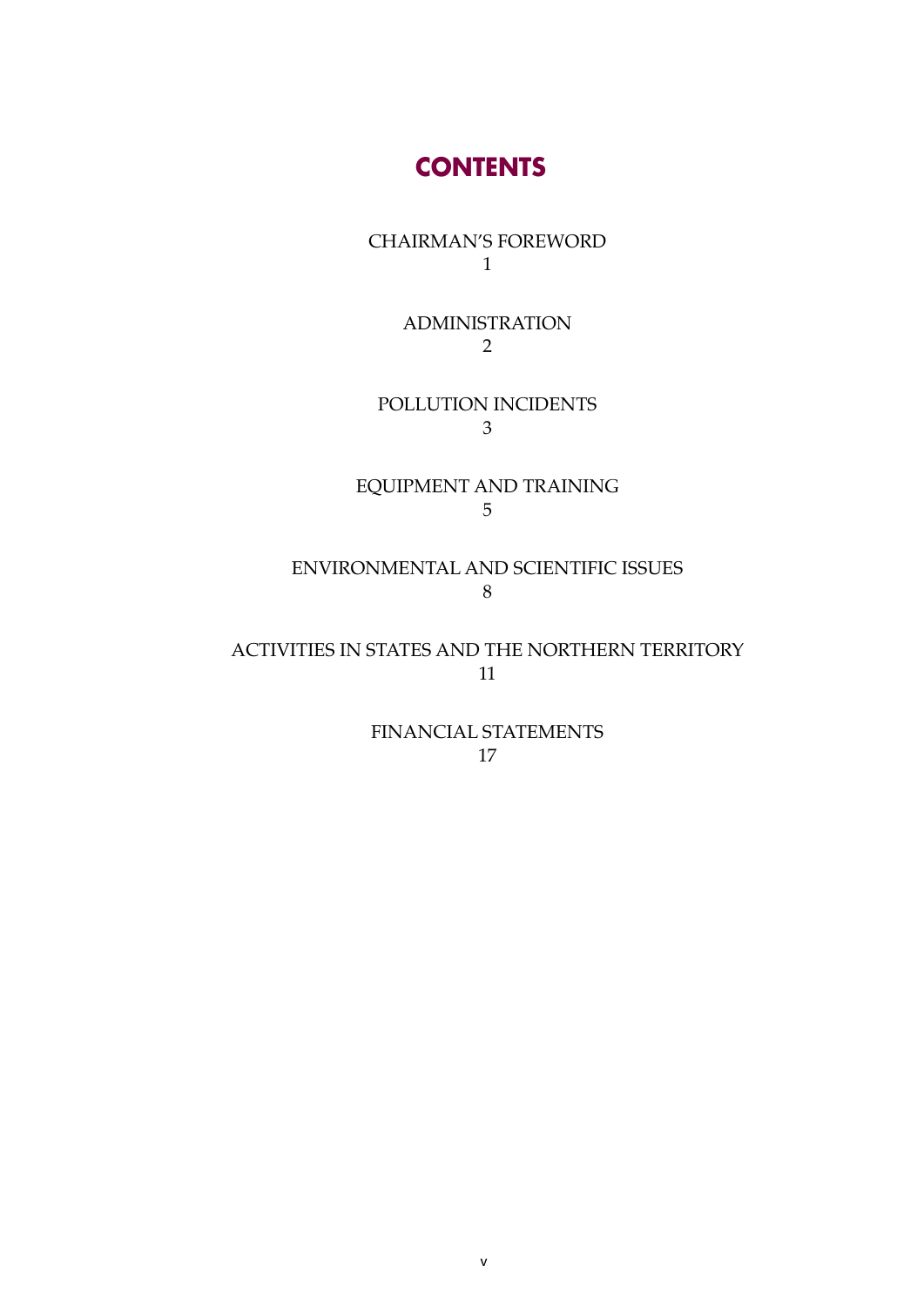## **CHAIRMAN'S FOREWORD**

On behalf of the National Plan Management Committee (NPMC), I have much pleasure in presenting the Annual Report of activities of the National Plan to Combat Pollution of the Sea by Oil and other Noxious and Hazardous Substances.

During 2006-2007, there was one major shipping incident in Australian waters – the *Pasha Bulker* grounding off Newcastle, north of Sydney. The National Plan was also called upon to respond to 82 minor spill incidents.

The *Pasha Bulker* incident represented a significant pollution threat, with personnel and equipment mobilised from interstate under the National Plan arrangements. Participating agencies included the Australian Maritime Safety Authority (AMSA), the industry-funded Australian Marine Oil Spill Centre, Maritime Safety Queensland, Marine Safety Victoria, the Department for Planning and Infrastructure Western Australia, the Department for Transport, Energy and Infrastructure South Australia and Maritime New Zealand. At the height of the incident there were more than 70 people assigned to assist with the response.

The response highlighted the cooperative nature of the National Plan, and in accordance with normal practice, an independent analysis will be undertaken to highlight any lessons learned and possible improvements.

During 2006-2007, the NPMC continued the development of the National Plan through support of the chemical risk assessment project, updating the Place of Refuge Risk Assessment Guidelines, implementing the new National Plan Training framework and considering the strategic direction of the Oil Spill Response Atlas.

Jul Long

Malcolm Irving Chairman National Plan Management Committee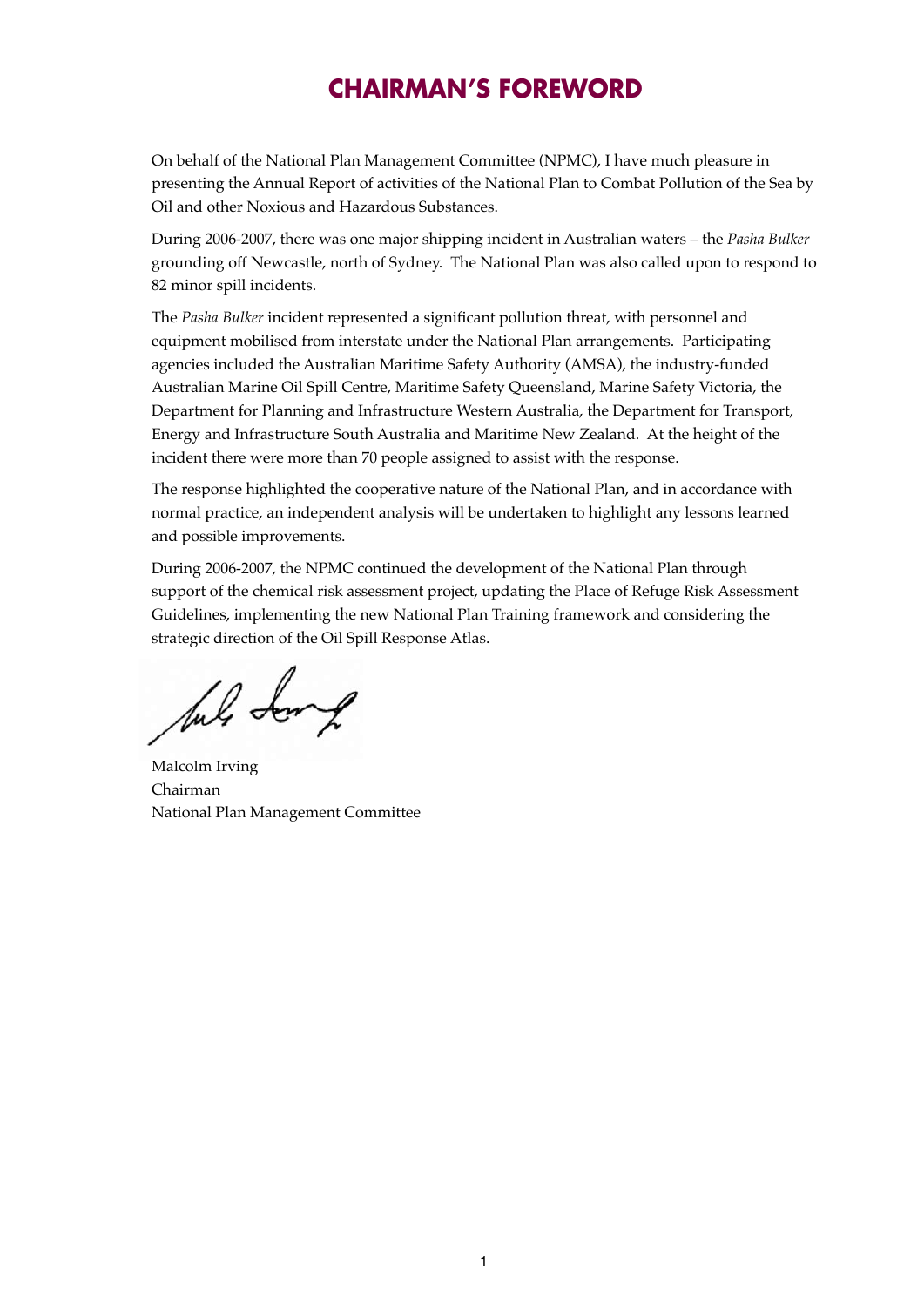### **ADMINISTRATION**

#### **National Plan 2006-2007 Financial Position**

Financial statements reporting the cost of National Plan administration and operations are included in the Financial Statements on page 17 of this report.

The operating surplus of \$66,384 for the 2006-2007 financial year was in line with the 'break even over time' policy set by government. Revenue from the Protection of the Sea Levy provided the main source of funding for National Plan operations. The Protection of the Sea Levy remained at 3.3 cents per net registered tonne.

Total income received during the 2006-2007 financial year increased by \$313,107 compared with the previous financial year. Levy revenue increased during the reporting period due to a continued rise in shipping activity.

National Plan expenditure increased by four percent from 2005-2006 with total expenses of \$4,239,507.

#### **Meetings during 2006-2007**

The annual meeting of the National Plan Management Committee (NPMC) was held in Perth on 26 March 2007. Major issues addressed included endorsing the draft strategic framework for the National Plan's Research, Development and Technology program, support for stage 2 of the Chemical Risk Assessment project, consideration of the updated Place of Refuge Guidelines, the 2007-2008 financial year budget, strategic direction for the management of the Oil Spill Response Atlas (OSRA) and progress in implementing the new National Plan training framework.

The National Plan Operations Group (NPOG) held two meetings during the 2006-2007 financial year. The first meeting was held on 14 November 2006 in Geelong and the second on 17 May 2007 in Sydney. Key outcomes included the finalisation of the Risk Analysis of Bulk Chemical Spills in Australian Ports and Waters, adoption of the Bonn Agreement Oil on Water Appearance Code, endorsement of the Level 1 Chemical Spill Response Course, endorsement of the Contingency Planning Guidelines and endorsement for the upgrade of the Oiled Wildlife Kits and purchasing of chemical spill plume modelling software in the next financial year.

#### **Spillcon 2007**

The highly successful 11th International Oil Spill Conference - Spillcon 2007 was held at the Burswood Entertainment Complex in Perth from 26 to 30 March 2007. The theme for the conference was *Global, Regional, Local* which highlighted the many-tiered approaches used in Australia and around the world to prevent and respond to oil spills in the marine environment. A high calibre of speakers from Australia and around the world presented on issues such as managing the risk, community expectations, aerial surveillance and developing response capabilities.

The keynote address was given by 2005 Australian of the Year, Fiona Wood AM. Her inspiring address gave an insight into her life, work and the importance of preparedness through exercising emergency arrangements set the scene for the rest of the Conference.

Delegate numbers exceeded 400 with 31 countries represented at the Conference. The Exhibition was expanded to 37 booths and space sold out six months prior to the event. Nine international companies exhibited with seven of these companies attending Spillcon for the first time.

The On Water Display was held on Wednesday 28 March on the Swan River. AMSA and the WA Department for Planning and Infrastructure coordinated the display, which consisted of three components – an on water demonstration of the deployment of booms and skimmers; a static display of National Plan and State equipment; and an aerial display of a helicopter and fixed wing aircraft dispersant spraying operations and an overflight of AMSA's Perth based Dornier.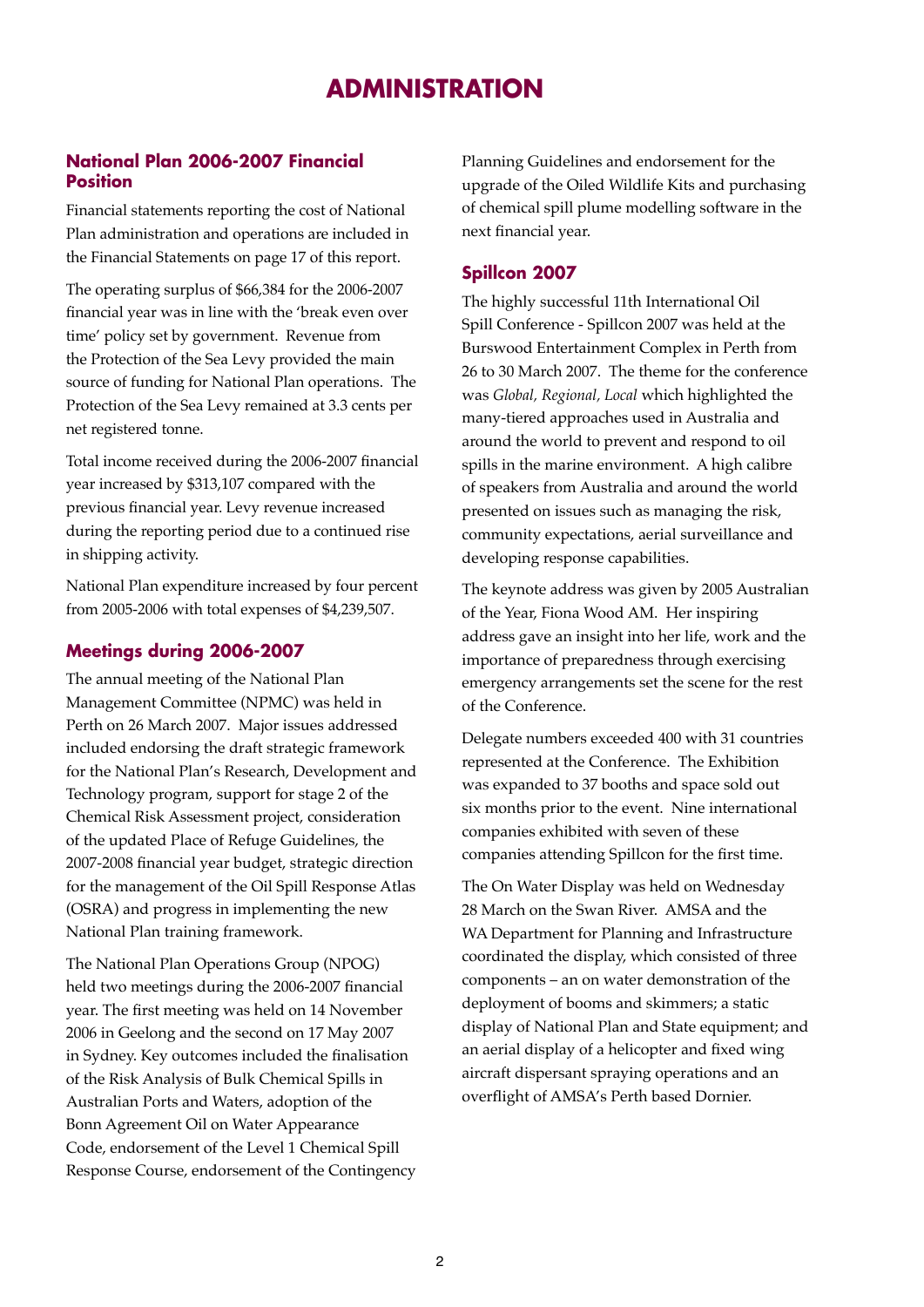### **POLLUTION INCIDENTS**

#### **Pollution Database**

Accurate statistical data required for spill response strategic planning provides a valuable resource to assist in responding to an increasing number of enquiries from the media, interest groups and the general public. This data also provides valuable input for risk assessment, government projects and is an indication of the effectiveness of the pollution prevention measures being progressively implemented.

AMSA maintains a marine pollution database, which currently contains over 7,400 records. AMSA uses the following definitions in maintaining the database:

'Oil discharges' refers to any discharges or suspected operational discharges of oil from a vessel or vessels in excess of the permitted discharge rate under the MARPOL Convention (generally 15 parts per million oil in water).

'Oil spills' refers to accidental spills resulting from incidents such as groundings or collisions as well as spills during bunkering resulting from overflow of tanks, burst hoses, etc.

Information is entered from the following sources:

- Oil discharge reports received by AMSA which include reports from aircraft (Coastwatch, RAAF and civilian) as well as from vessels at sea;
- Records of National Plan expenditure in responding to oil spills;
- Incident reports submitted by State/NT authorities; and
- Reports from other sources (eg Commonwealth agencies, industry, the public).

At least 25 per cent of the reports received by AMSA are not entered onto the database. Reasons for not entering a reported pollution sighting include where the sighting is or is strongly suspected to be one of the following:

• Land sourced, including tank farms, road tanker accidents, drains or road runoff after heavy rain (unless some response activity is required and/ or National Plan response costs are incurred);

- Coral spawn or marine algae or similar occurrence, taking into account the location of the report and the time of the year;
- Discoloured water with no sheen;
- Washings of coal dust from bulk carriers; or
- Discharge from a sewage outfall.

The completeness of the information included in this database cannot be guaranteed, as only those incidents reported to AMSA are included. AMSA does, however, make every effort to ensure the data is as comprehensive as possible.

#### **Oil Pollution Statistics for 2006-2007**

There were 174 oil discharge sightings and oil spills reported during 2006-2007. Some form of National Plan response was required for 82 of these and range from simply advising relevant stakeholders and seeking further information to full mobilisation of personnel and equipment.



*Figure 1 Sources of Reported Oil Spills during 2006-2007*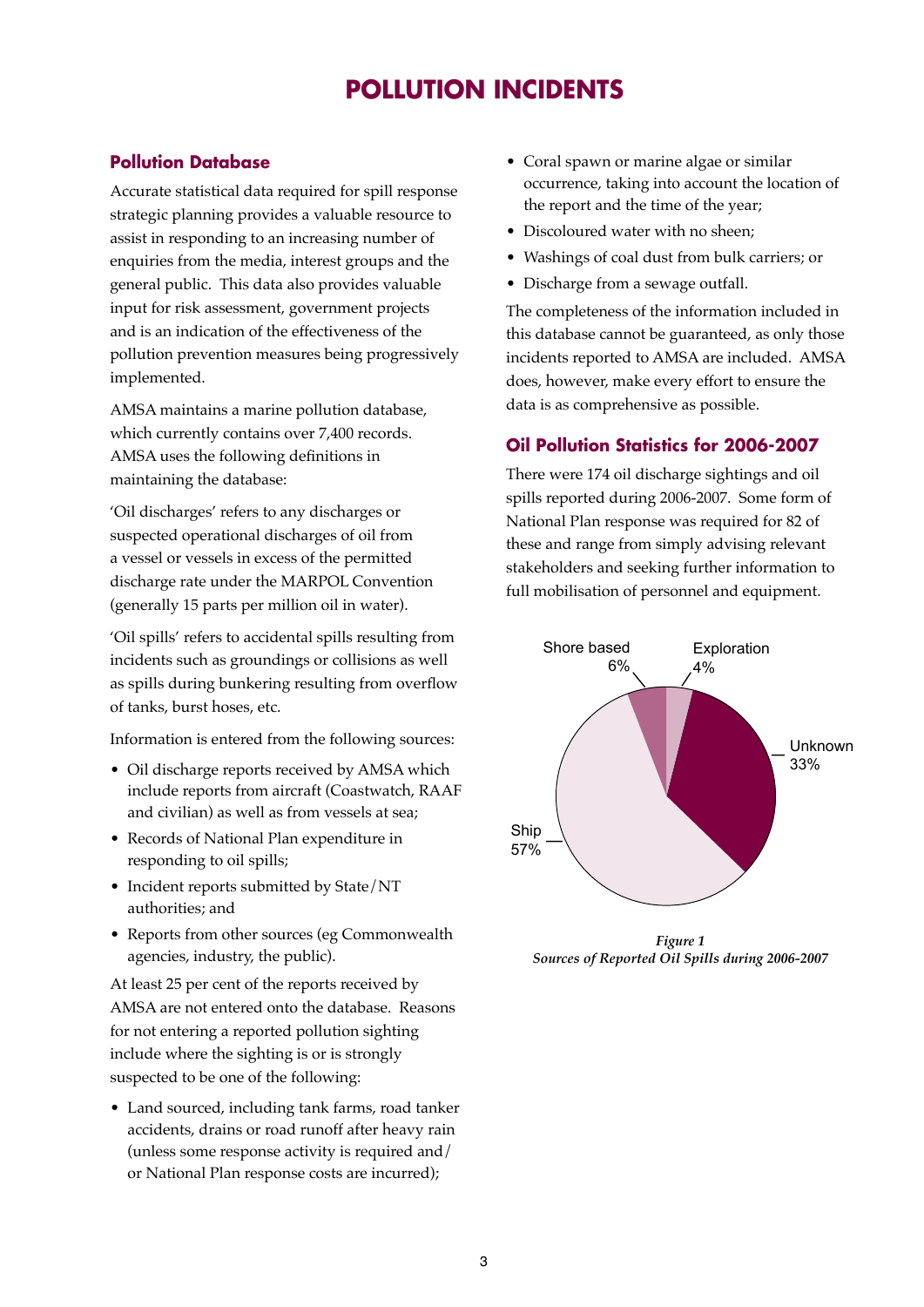### **POLLUTION INCIDENTS**

#### **Oil Pollution Sources**

Figure 2 indicates the types of vessels from which discharges were reported during 2006-2007. The source of six sightings during the period was not identified, although the majority are assumed to be ship-sourced.

#### **Chemical Pollution Statistics for 2006-2007**

There were no ship-sourced chemical spills reported during 2006-2007.

#### **Incidents in Australian Waters 2006-2007**

#### *Pasha Bulker***, Newcastle, NSW – 8 June 2007**

On 8 June 2007 during a fierce storm with gale force winds and high seas the bulk carrier *Pasha Bulker* was grounded on Nobby's Beach at Newcastle, New South Wales. During the threeweek salvage operation, which resulted in the ship being refloated on 2 July 2007, there was a risk of oil pollution from the 700 tonnes of fuel oil on board and National Plan personnel and equipment was kept on 24-hour standby. However, apart from



a small quantity of lubricating oil that escaped into the sea when the propeller section was damaged during the refloating operation, there was no oil pollution.

When the incident occurred, the National Plan was immediately activated with NSW Maritime taking the role as the lead response agency. Newcastle Port Corporation's Harbour Master assumed the role of Incident Controller.

Newcastle Port Corporation and NSW Maritime were supported by other State agencies as part of

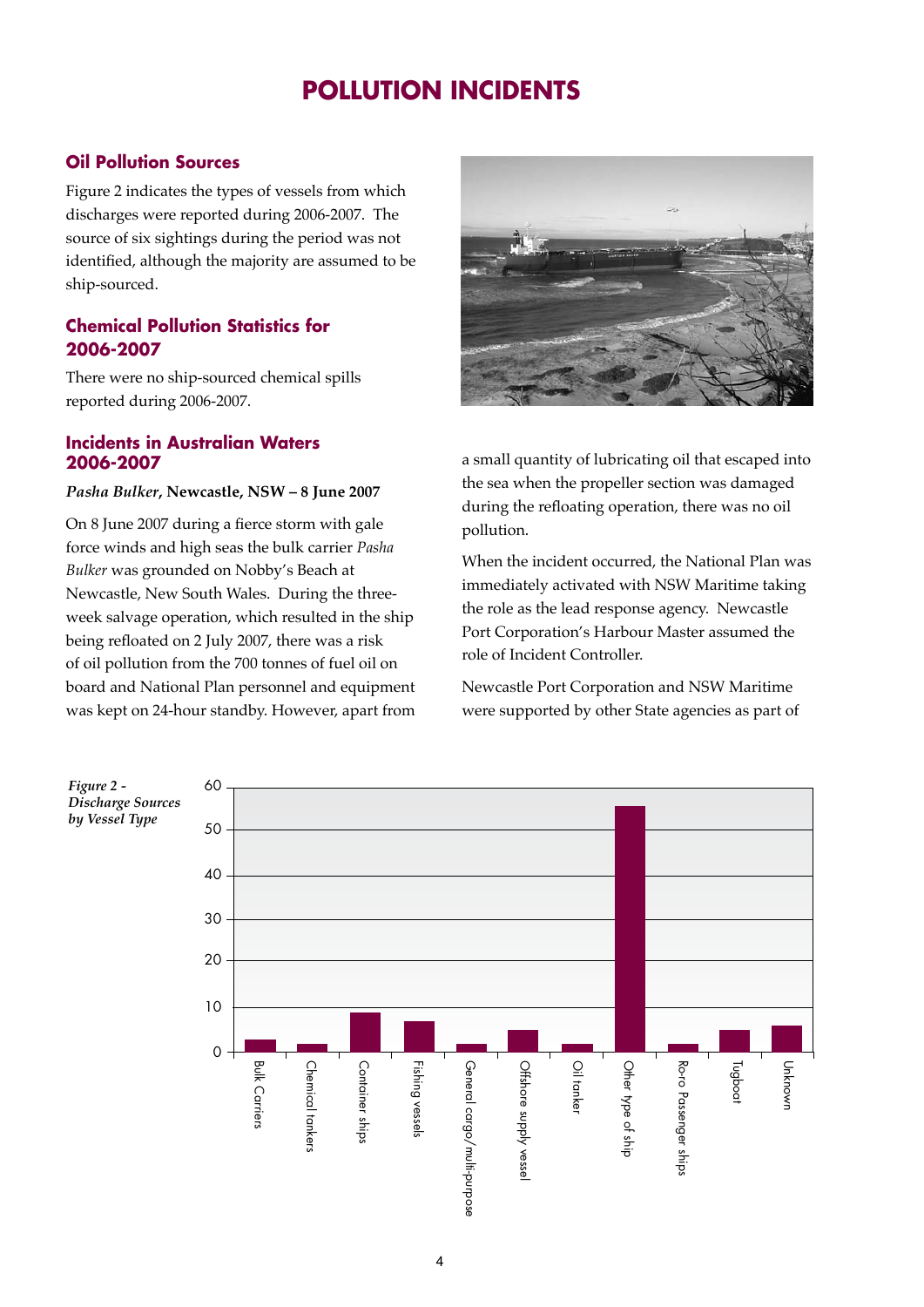## **POLLUTION INCIDENTS**

the State's emergency management arrangements including Sydney Ports Corporation, Port Kembla Port Corporation, the Department of Environment and Climate Change and the State Emergency Management Committee.

Two AMSA surveyors performed the role of Casualty Coordinator on the ship in Newcastle. They provided operational coordination between the salvor and other authorities during the salvage operation.

National Plan resources were sent to Newcastle, with response personnel traveling from Canberra, Victoria, Queensland, South Australia, Western Australia and New Zealand. National Plan equipment was relocated to Newcastle from stockpiles in Brisbane and Sydney and the Australian Marine Oil Spill Centre (AMOSC) in Victoria to augment local port resources.





The AMSA emergency towage vessel *Pacific Responder* was released from its contract providing emergency towage services in the Torres Strait and Great Barrier Reef to go to Newcastle. This was in response to a request by the salvage company, which had been unable to source an anchor handling vessel in the commercial sector within the timeframe set by optimum tidal conditions for the attempted refloat of the ship. The *Pacific Responder* performed the anchor-handling role and assisted putting a tow line onto the vessel during the refloat operation.

The National Plan response was deactivated on 4 July 2007, after the ship was towed into the port at Newcastle and safely berthed.

Following the incident, AMSA coordinated an independent analysis of the National Plan response operation as part of the National Plan's continuous improvement process.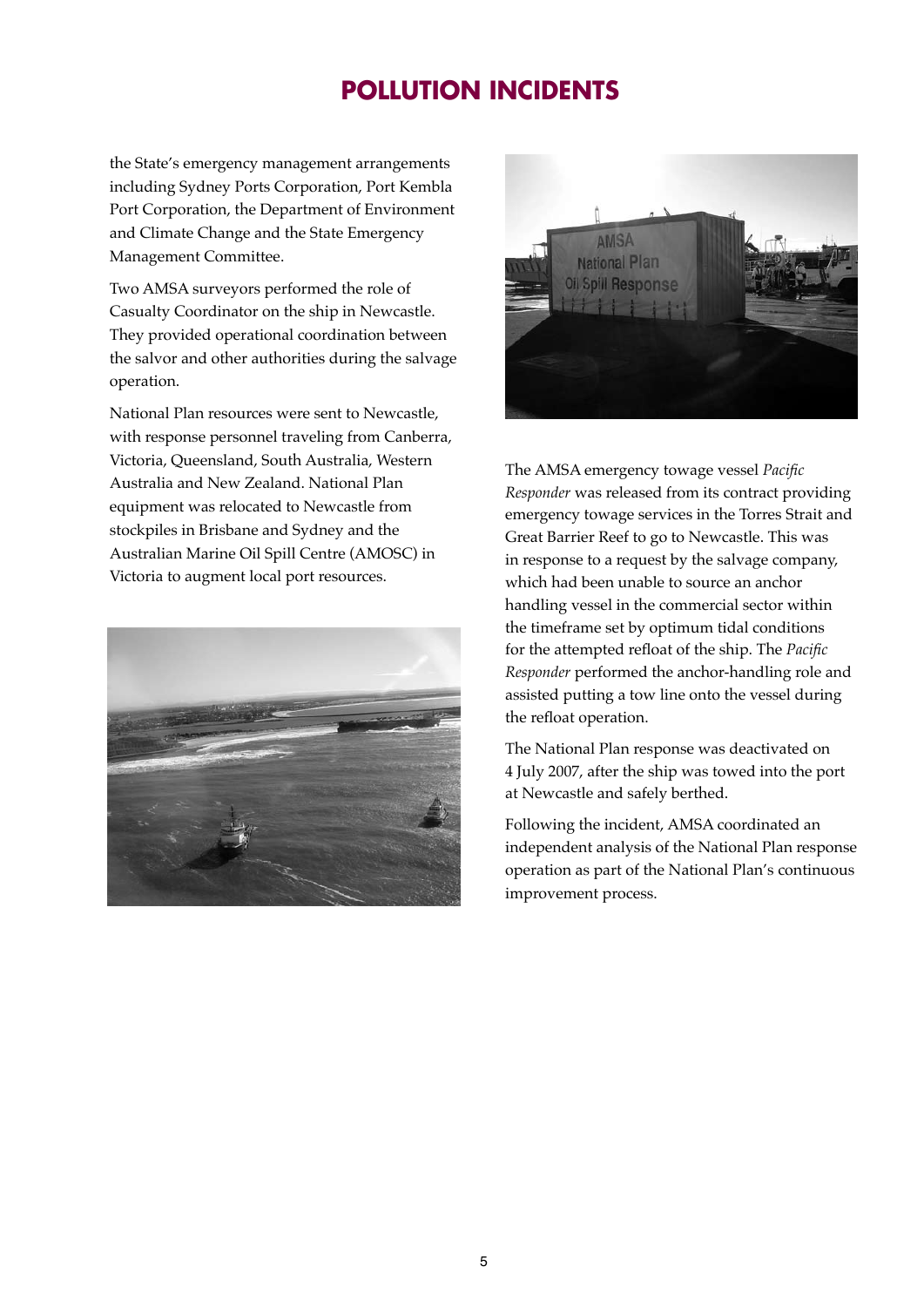### **EQUIPMENT AND TRAINING**

#### **National Plan Equipment Procurement**

During the 2006 – 2007 financial year four curtainsided shipping containers were purchased for conversion into storage and transport containers for Rolands Ro Bay boom.

The storage and transport containers are located in the following National Plan regional stockpiles.

| Location                   | Quantity |
|----------------------------|----------|
| Fremantle Tier 3 Stockpile |          |
| Dampier Tier 3 Stockpile   |          |

During the 2006 – 2007 financial year four Marco oil recovery vessels underwent half-life refits.

Marcos from the following locations were involved:

| Location        | <b>Marco Vessel</b> |
|-----------------|---------------------|
| Fremantle       | Delta               |
| Sydney          | Bravo               |
| Melbourne       | Charlie             |
| <b>Brisbane</b> | Alpha               |

#### **National Plan Equipment Audits**

Audits of National Plan equipment were undertaken at the following locations:

- Townsville Tier 3 Stockpile September 2006
- Cairns September 2006
- Dampier Tier 3 Stockpile November 2006
- Fremantle Tier 3 Stockpile November 2006
- Sydney Tier 3 Stockpile January 2007
- Darwin Tier 3 Stockpile May 2007
- Brisbane Tier 3 Stockpile June 2007
- Port of Brisbane June 2007

Also conducted during the reporting period were audits of Fixed Wing Aerial Dispersant Capability aircraft. These were undertaken at the following locations:

- Emerald QLD August 2006
- St George QLD October 2006
- Moree NSW October 2006
- Adelaide SA March 2007
- Moree NSW May 2007
- St George QLD May 2007
- Emerald QLD May 2007
- Ballidu WA May 2007
- Adelaide SA June 2007 (unannounced audit)
- Ballarat VIC June 2007

#### **Training**

The National Plan training program for 2006-2007 included the AMSA-run courses and workshops shown in Table 1.

| <b>Course</b>                        | <b>Location</b> | <b>Date</b>            | Number of<br><b>Participants</b> |
|--------------------------------------|-----------------|------------------------|----------------------------------|
| Fixed Wing Aerial Dispersant Loading | Darwin, NT      | <b>July 2006</b>       | 14                               |
| Fixed Wing Aerial Dispersant Loading | Exmouth, WA     | October 2006           | 14                               |
| Fixed Wing Aerial Dispersant Loading | Karratha, WA    | October 2006           | 10                               |
| <b>Casualty Coordinator</b>          | Geelong, VIC    | November/December 2006 | 13                               |
| Oil Spill Management                 | Canberra, ACT   | December 2006          | 18                               |
| Marine Pollution Controller          | Geelong, VIC    | February 2007          | 12                               |
| Environment & Scientific Coordinator | Perth, WA       | May 2007               | 19                               |
| Oil Spill Management                 | Adelaide        | May 2007               | 23                               |
| Chemical Spill Response Level 2      | Brisbane, QLD   | June 2007              | 18                               |
| Total                                |                 |                        | 141                              |

*Table 1 - AMSA training courses*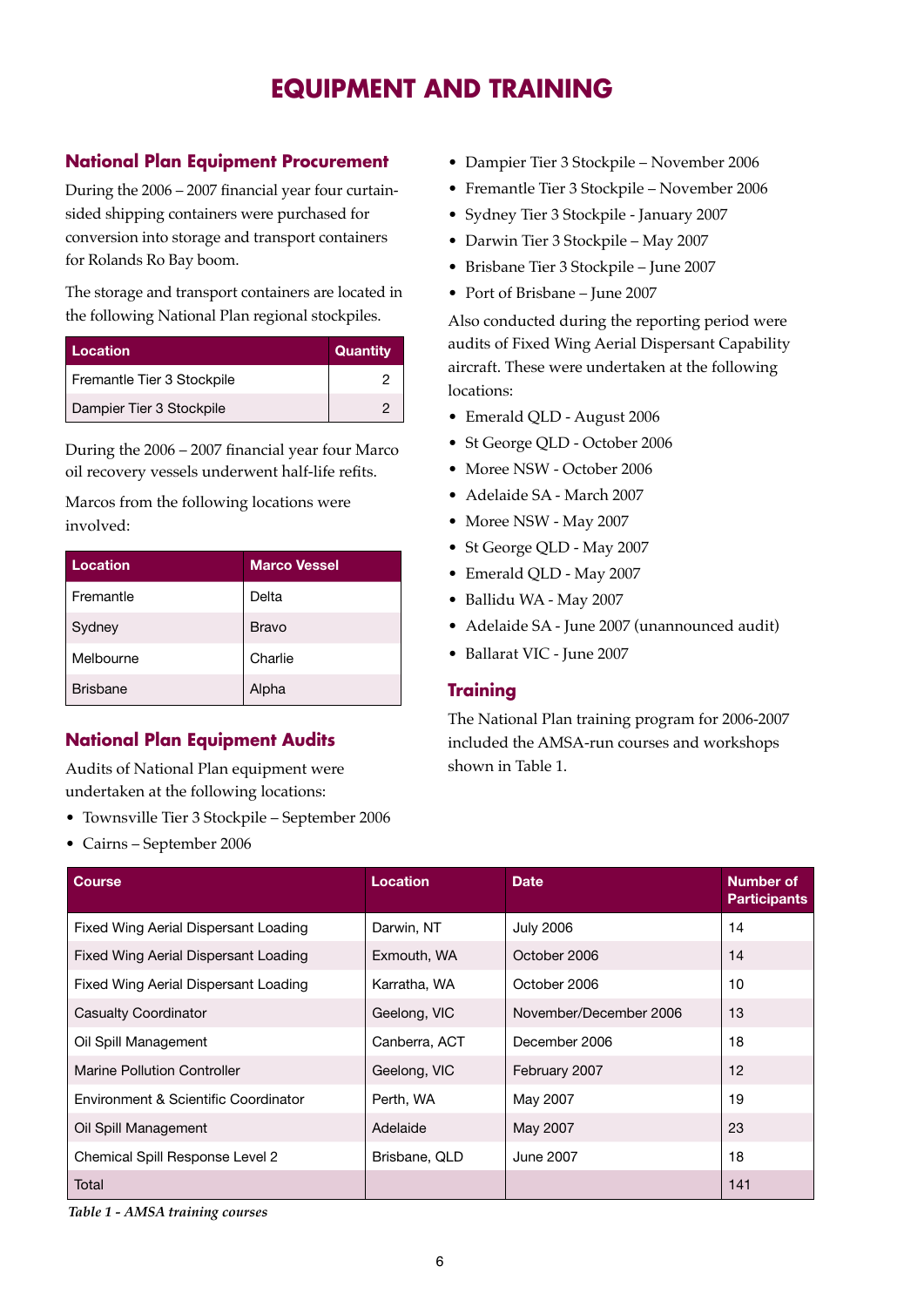### **EQUIPMENT AND TRAINING**

#### **Australian Marine Oil Spill Centre**

As the oil industry resource in the National Plan infrastructure, the Australian Marine Oil Spill Centre (AMOSC) continued to provide personnel and equipment to support National Plan activities.

AMOSC personnel and equipment were dispatched to the *Pasha Bulker* incident and participated in preparing and implementing a response strategy to accommodate any loss of oil to the marine environment.

As well as representing industry on several National Plan Committees, AMOSC assisted in the review of the Queensland, Victorian and the Port of Dampier Oil Spill Contingency Plans. Personnel also participated in the ongoing management and auditing of the Fixed Wing Aerial Dispersant Capability contract.

 Spillcon 2007 was well attended by industry representatives and assistance was provided at *Table 2 - AMOSC training courses*

the On Water Display. As the conference is jointly sponsored by the Australian Institute of Petroleum and AMSA, the AMOSC General Manager, Ivan Skibinski, served as the Conference Chairman.

Twenty specific workshops were conducted for a total of 325 personnel as shown in the table 2. AMSOC also conducted training for 22 overseas students in Geelong. In all training AMOSC worked with AMSA and often State personnel which greatly assists in promoting the cooperative nature of oil spill arrangements in Australia.

| <b>Course</b>              | Number of<br>courses | Number of<br><b>Participants</b> |
|----------------------------|----------------------|----------------------------------|
| Response                   | З                    | 40                               |
| Operators                  | 3                    | 54                               |
| <b>Management Overview</b> | 3                    | 48                               |
| Other                      | 11                   | 183                              |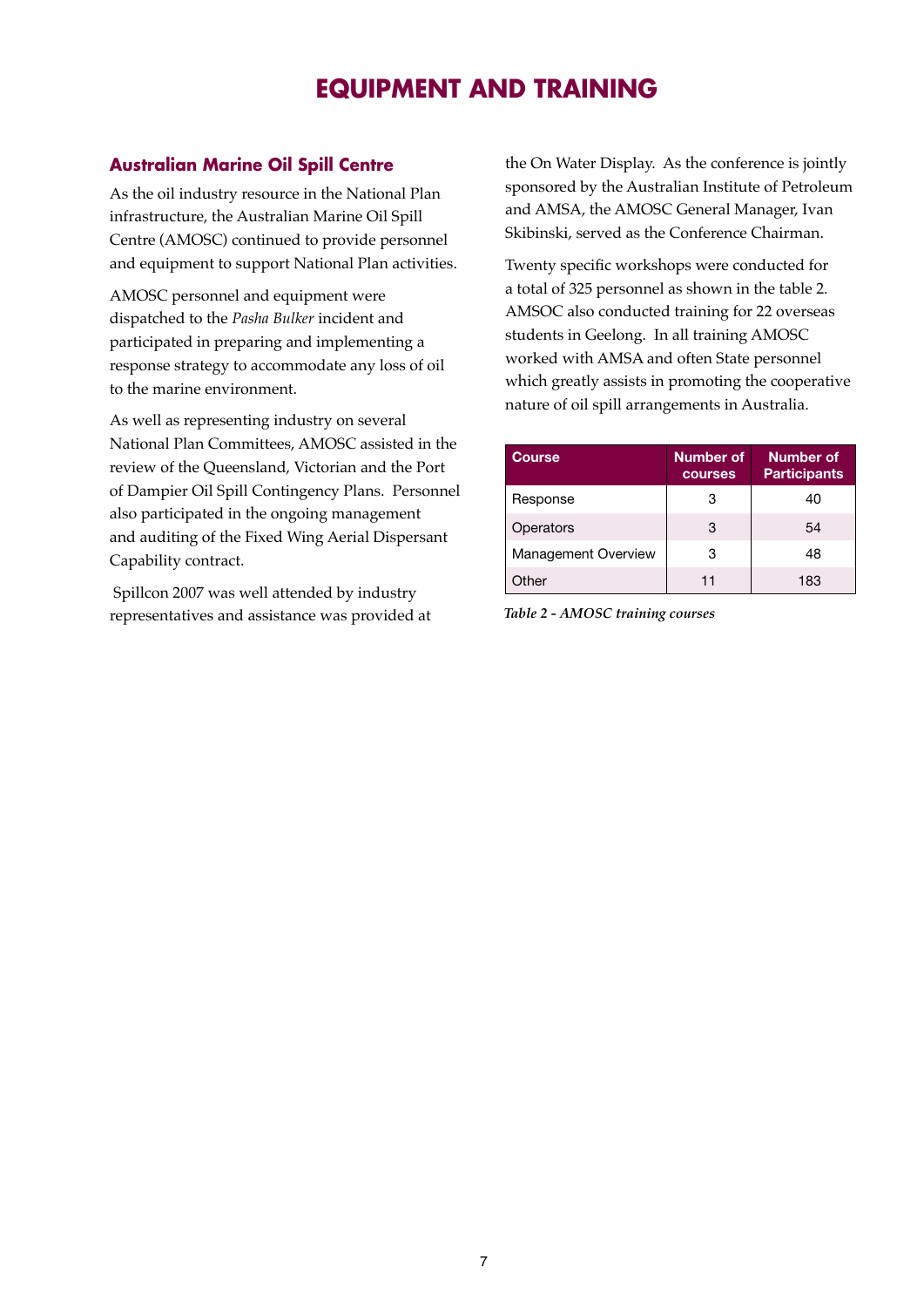### **ENVIRONMENTAL AND SCIENTIFIC ISSUES**

#### **Oil Spill Trajectory Modelling**

The Oil Spill Trajectory Model (OSTM) is used by AMSA as a decision support tool to predict the behaviour of various oils in the water column based on wind and tidal data. It is an important tool used during an oil spill response as well as an integral part of contingency planning, backtracking mystery spills and has been used as evidence in court for prosecutions.

In March 2007 training was provided to AMSA staff in the operation of the new HydroMap hydrodynamic modeling software as well as a refresher in the OilMap spill trajectory model.

Version 6 of Oilmap is currently being tested with a view to migration in late 2007.

AMSA has developed a 'Google Earth' compatible option for the OSTM output that will enable the OSTM output to be visualised in the free software.

#### **ChemMap Plume Modeling Software**

NPOG has approved the purchase of chemical plume modelling software (ChemMap) in the 2007 – 2008 financial year. ChemMap is a chemical discharge model designed to predict the trajectory, fate, impacts and biological effects of a wide variety of chemical substances threedimensionally. Software applications will include hindcast/forecast of spill release, contingency planning, natural resource damage assessment and operational response options. Funds were allocated in the 2007 - 2008 budget for the purchase of two software licences and for three days of specialist training, conducted by Asia-Pacific Applied Science Associates.

#### **State Chemical Spill Response Workshops**

During 2007, the Chemical Operations Working Group (COWG) developed a workshop template to assist in the planning and execution of State chemical spill workshops. Outcomes of these workshops will enhance Australia's ability to meet its obligations as a signatory to the Protocol on Preparedness, Response and Co-operation to Pollution Incidents by Hazardous and Noxious

Substances 2000. The template identifies the main issues to be examined in the workshops, major steps in emergency response planning at a local level, potential stakeholders and facilitation guidelines. The workshop template is to be submitted to NPOG in December 2007 for consideration.

#### **Oil Spill Response Atlas**

The Oil Spill Response Atlas (OSRA) provides vital environmental, biological and logistical information to marine spill responders in a useful and effective format to enable a fast and efficient response to oil and chemical spills in the marine environment. Funding for the 2006-2007 financial year approved to all States and the Northern Territory for OSRA tasks was \$100 000.

The Environment Working Group (EWG) identified to the NPOG meeting in November 2004 that it was timely to migrate OSRA and the OSRA Toolset to the ArcGIS platform. During 2007-2008, a project was undertaken by AMSA in consultation with EWG, State/NT OSRA Coordinators and Environmental and Scientific Coordinators to progress the migration. Priority tools were identified for re-development on the ArcGIS platform. A subset of these was also identified for re-development for ArcPad (for use on pocket PCs) to enhance the field capability of OSRA. A technical specification was commissioned and completed in 2007; however, it was not possible to attract a GIS developer to build the toolset within the allocated budget and timeframe. The toolset migration has therefore been suspended pending further discussion of the future direction of OSRA by NPOG.

#### **Update of Oiled Wildlife Kits**

The 3rd Oiled Wildlife Workshop, held in Cottesloe, Western Australia, in November 2005 identified a number of additional items that would enhance the National Plan Oiled Wildlife Kits. These kits are currently located in Sydney, Darwin, Townsville, Como, Dampier, Adelaide and Brisbane. During 2006-2007, AMSA further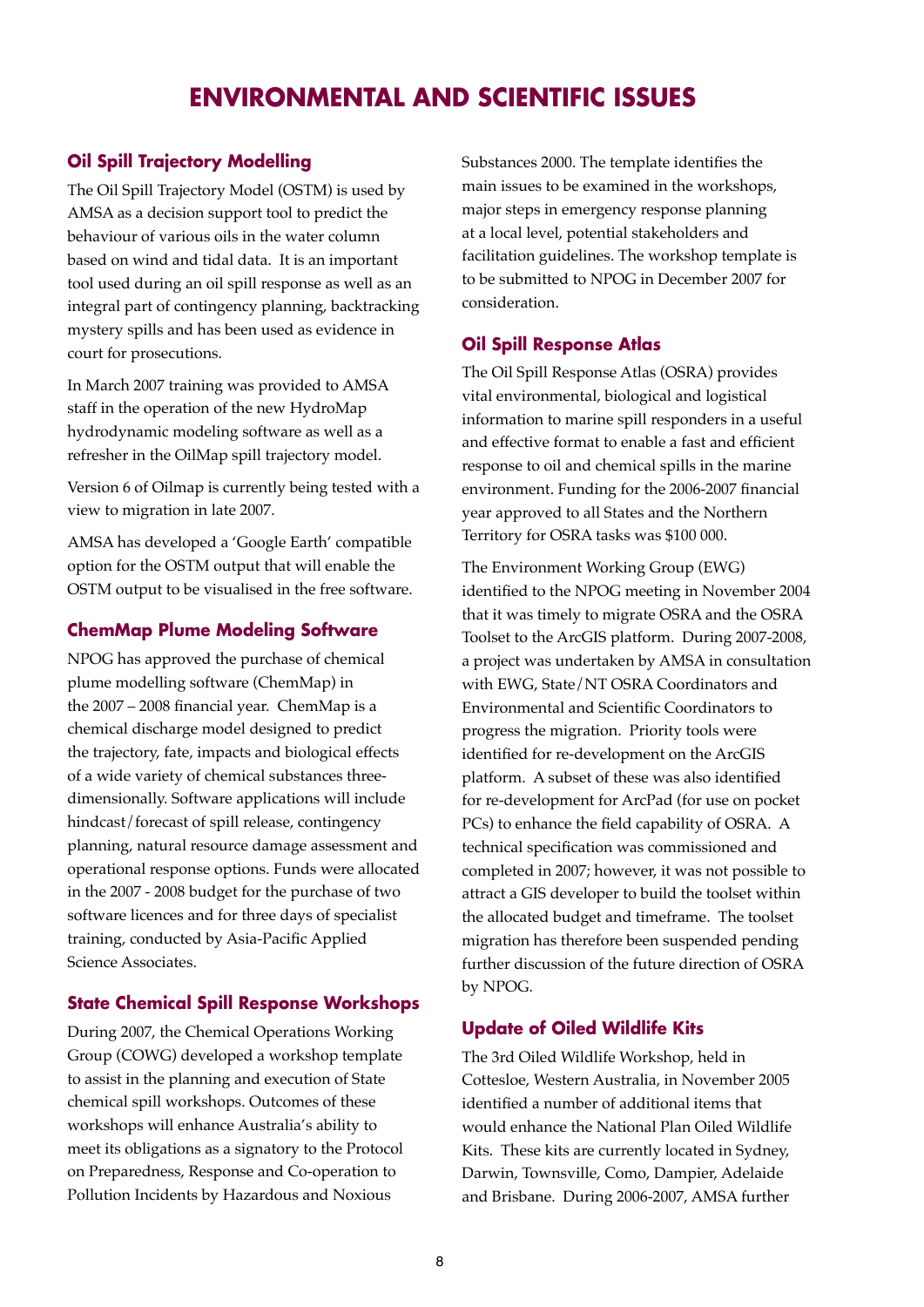### **ENVIRONMENTAL AND SCIENTIFIC ISSUES**

developed the list in consultation with oiled wildlife responders and EWG and commenced purchasing of items with a view to supplying the new items to the kits in late 2007. An additional kit is to be located in Tasmania from late 2007.

A Non-Avian Wildlife Response Handbook was produced in 2007 with the aim of assisting Environmental and Scientific Coordinators in their response to oiled wildlife. This reference list will direct spill responders to useful documents that relate to the rehabilitation of non-avian species typically found in Australian marine and coastal environments.

#### **Research, Development and Technology Program**

#### *Oil and Dispersed Oil Impacts on Temperate Seagrasses*

Although Australian-approved Oil Spill Dispersants rate predominantly as "slightly toxic" to "practically non-toxic" by the International Maritime Organization GESAMP classification system, there is limited knowledge on the specific effects on seagrasses exposed to dispersants. The use of dispersants may also increase the exposure of submerged seagrasses to oil as dispersed oil enters the water column.

To address the knowledge gap on the impact on seagrasses exposed to oil spills, AMSA entered into a funding agreement on behalf of the National Plan with the University of Technology Sydney (UTS). The National Plan is also providing in-kind support and technical advice to the research team.

UTS researchers are using a combination of laboratory and field experiments to compare the toxicity of several oils and dispersant/oil mixtures on seagrasses, and to provide advice on the best approach to the use of dispersants on oil spills in the vicinity of seagrasses. An additional aim is the development of a method using microalgae to provide a rapid bioassay of expected impacts on seagrass from oils and oil/dispersant mixtures.

UTS has completed proof-of-concept work using Slickgone NS dispersant and Gippsland Crude oil to study effects on a common seagrass species (Zostera capricorni) in temperate waters in New South Wales. The report on this work was circulated to National Plan Stakeholders in late 2005.

UTS and the Australian Research Council have provided further funding towards the project. A PhD student is continuing the work with more dispersants (Corexit 9500, Ardrox 6120 and Corexit 9527) and oils (Tapis Crude and IFO 380). The National Plan will provide in-kind support and technical advice via the Environment Working Group throughout the project.

#### *Evaluation of magnetic versus detergent-based cleansing of oiled wildlife in the field - animal welfare, logistics, waste and cost considerations*

Following recommendations of the 2nd National Plan Oiled Wildlife Workshop (February 2004) and the Environmental & Scientific Coordinators Workshop (May 2005), a new RD&T project proposal to evaluate the use of magnets versus detergent-based cleansing of oiled wildlife in the field was commenced in July 2006.

This project is consistent with the Currently Identified Research Areas in the National Plan RD&T Strategy, specifically the category of Innovative Marine Pollution Technology and subcategory of research and development of methods to restore and rehabilitate natural resources (including wildlife) damaged by oil and chemical pollution.

The outcome of this project will be a report evaluating magnetic cleansing compared to conventional detergent-based methods, including:

- any benefits to oiled wildlife, particularly with regard to reduced handling time and therefore stress;
- cost of materials and deployment;
- logistics;
- waste disposal;
- any technological developments required; and
- future direction of research into this technique.

It is expected that the project will be finalised during the second half of 2007.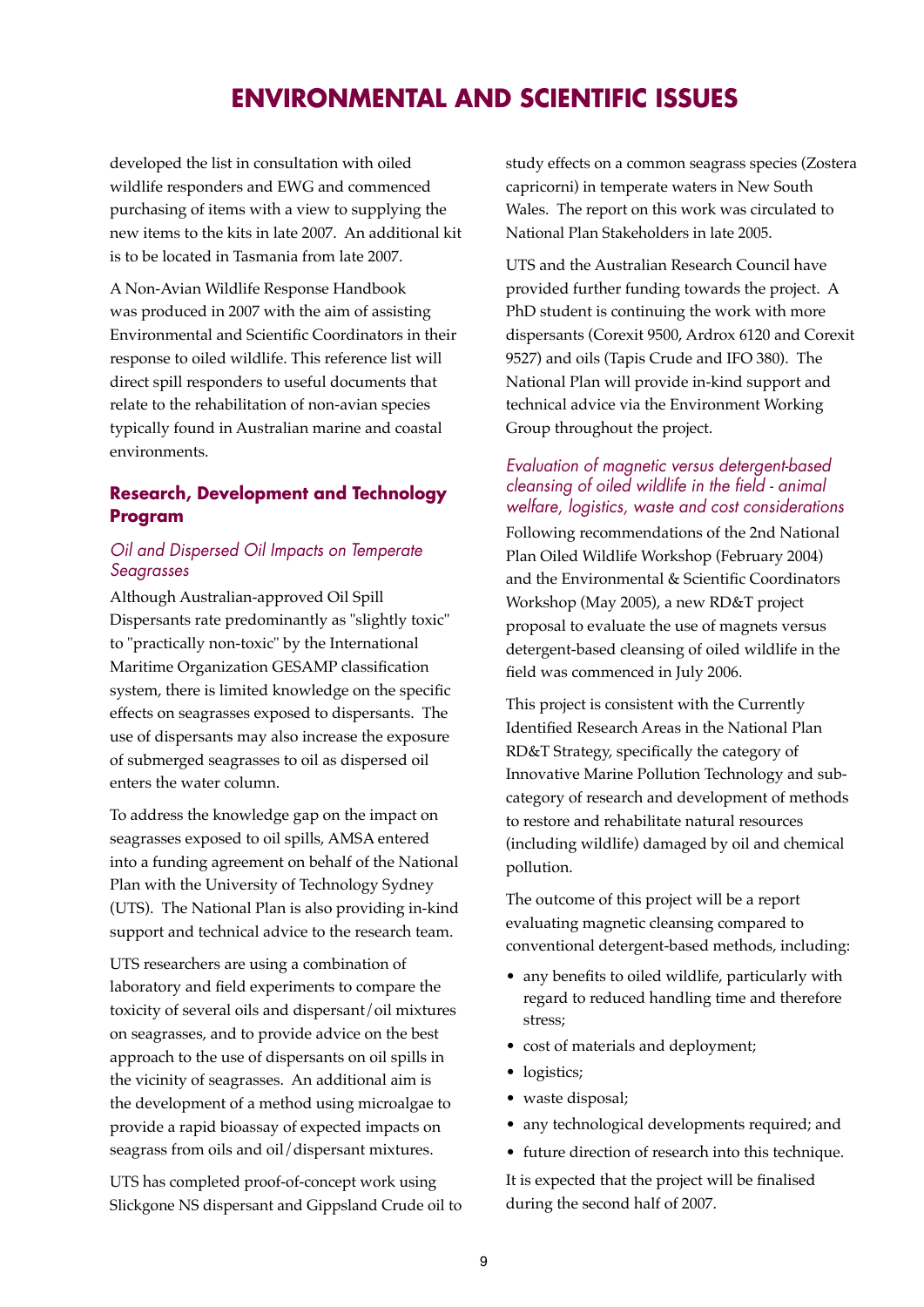### **ENVIRONMENTAL AND SCIENTIFIC ISSUES**

#### *Biodiesels as biodegradable cleaning agents for heavy oil spills: an analysis of effectiveness and net environmental benefit*

Recent experience with oil spills in the Philippines (*MV Solar I*), Australia (*Global Peace*) and Spain (*Prestige*) has highlighted the need to find a cheap, effective and biodegradable agent to clean heavy oil from mangroves, roots and surfaces, marshlands and other shoreline habitats without adversely impacting the intertidal and marine environment. Such an agent would also be useful for cleaning heavy oil from man-made surfaces such as marina structures, wharf piles, boats, concrete, rock walls and oil containment and recovery equipment. Existing surfactant and solvent based cleaning agents are expensive, not universally accepted as shoreline cleaning agents and not currently stocked by the National Plan.

The National Plan Environmental and Scientific Coordinators Workshop in 2006 identified the potential of vegetable oil based biodiesels as a cleaning agent for mangroves and other surfaces and recommended that EWG consider developing an RD&T project to investigate further. Such a project would build on previous studies overseas and consider the effectiveness and net environmental benefit of locally-available biodiesels.

Based on EWG's proposal, NPOG instructed AMSA to undertake the project. Planning and identification of suitable contractors commenced during 2006 - 2007 and subject to a contractor being chosen, work is expected to commence during the later half of 2007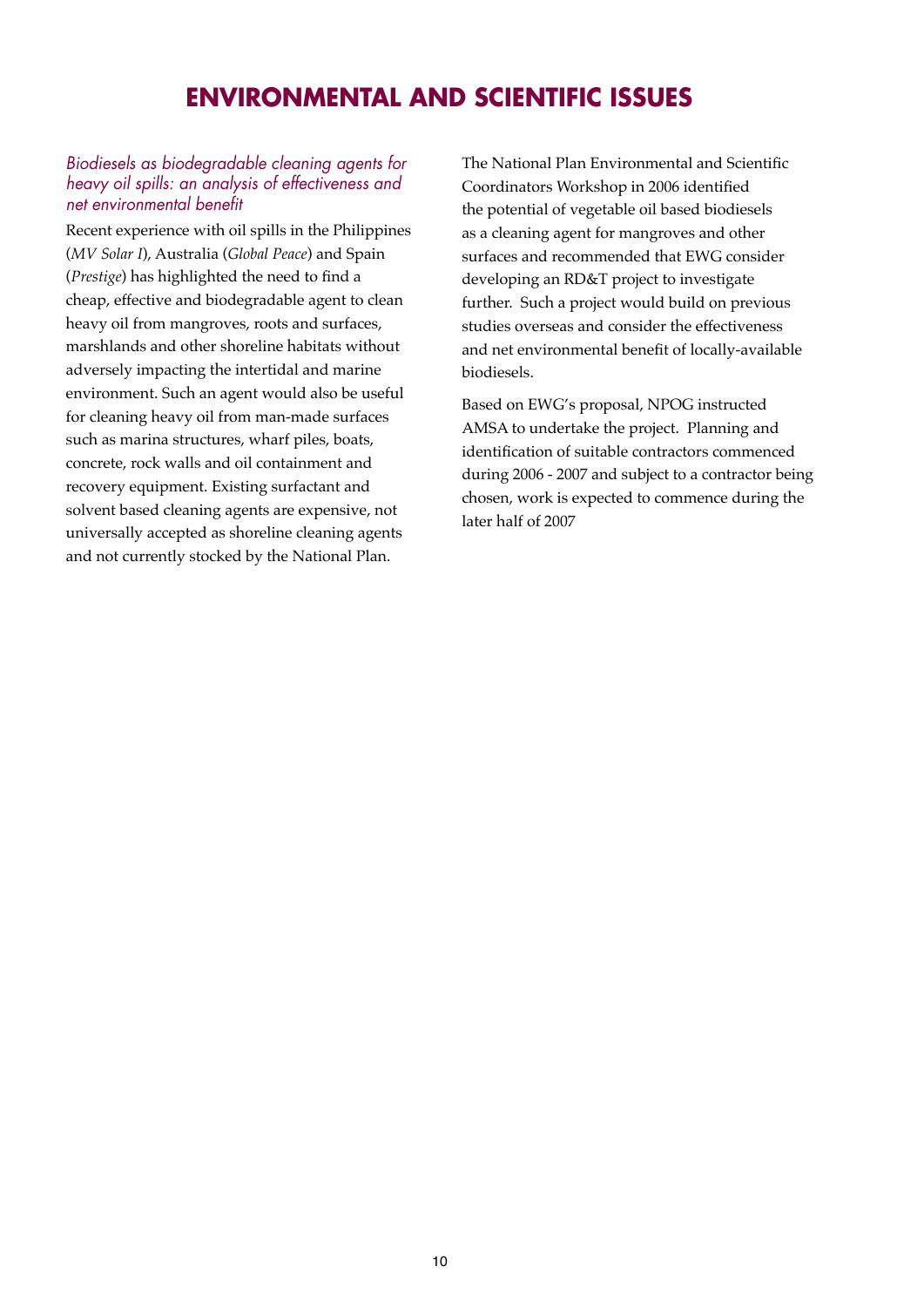### **VICTORIA**



#### **Significant Incidents**

There were no significant incidents in Victoria during the reporting period.

#### **New or Updated Contingency Plans**

The Victorian Marine Pollution Contingency Plan (VicPlan) and regional plans have been placed on the Marine Safety Victoria (MSV) website.

#### **Training**

During the reporting period, MSV delivered two Introduction to Oil Spill Response courses, three Equipment Operator courses, three Shoreline Assessment and Clean up courses, one Media course, one Finance and Administration course and one AIIMS/OSRICS course. MSV also delivered three one-day Equipment Operator Refresher exercises and one Shoreline Clean up Refresher exercises.

#### **Exercises**

MSV facilitated several regional risk assessment exercises during the reporting period as well as a desktop exercise in Westernport and Portland. A chemical desktop exercise was held in Port Phillip.

MSV staff also participated in the National Plan Biennial Exercise Van Diemen in September 2006.

#### **Equipment Acquisition**

No equipment was purchased during the 2006 – 2007 financial year. All MSV's marine pollution response vessel trailers have been refurbished.

#### **Administrative Changes in the State Response Arrangements**

In March 2007, Stephen Turner resigned as Manager Marine Pollution Response to take up a position within Public Transport Safety in Victoria.

#### **SOUTH AUSTRALIA**



#### **Significant Incidents**

There were no significant incidents in South Australia. Several smaller incidents and near misses were reported and rectified.

#### **New or Updated Contingency Plans**

The review of the South Australian Marine Spill Contingency Action Plan (SAMSCAP) is complete and is currently undergoing format editing before being released for comment.

#### **Training**

Oil spill response training was provided in the Ports of Thevenard, Lincoln and Whyalla by the Department for Transport, Energy and Infrastructure (DTEI).

Finance and Administration training was provided internally for DTEI staff.

Local Government Councils (Coastal and some Riverland) were visited and presented an introduction to oil spill management in SA.

An oil spill planning workshop was hosted by DTEI for all relevant government agencies in June 2007.

#### **Exercises**

Two exercises were conducted during the reporting period. Exercise "Black Wave", a desktop exercise implementing the National Plan was conducted on 26 February 2007. A desktop exercise responding to a chemical spill "XAN-Spill" was conducted on 3 May 2007.

#### **Equipment**

No additional equipment was acquired in the reporting period.

#### **Administrative Changes in the State Response Arrangements**

The Director, Transport Safety Regulation was appointed the State Marine Pollution Controller and Chair of the State Pollution Committee in January 2007. The Managers of Transport Safety Compliance and Commercial Marine Services are the State Incident Controllers on a rotational basis and both deputise as the State Marine Pollution Controller as required and as Chair for the State Pollution Committee.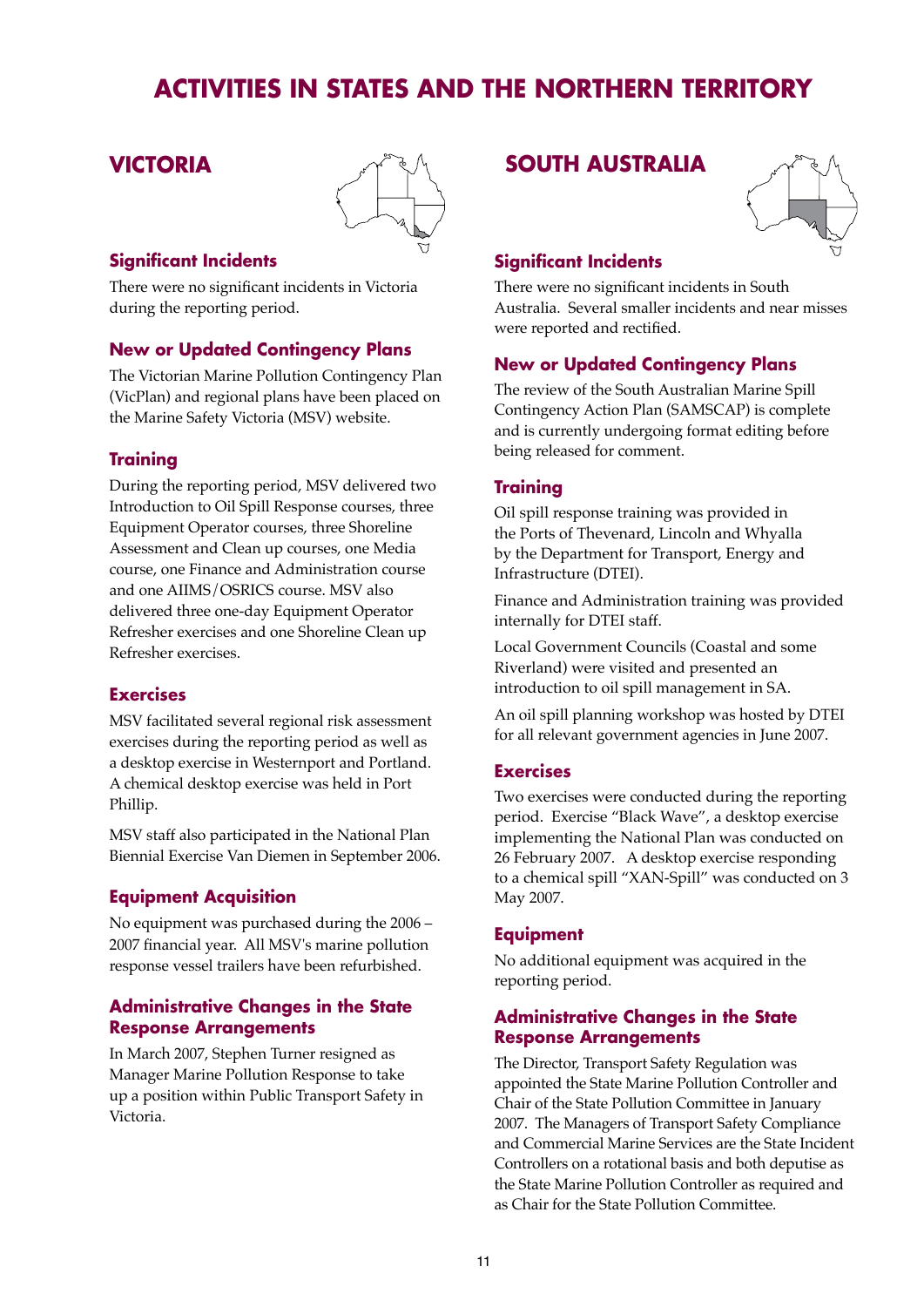#### **NEW SOUTH WALES**



#### **Significant Incidents**

The grounding of the *Pasha Bulker* at Newcastle on 8 June 2007 was the only significant incident during the reporting period.

#### **New or Updated Contingency Plans**

The NSW State Waters Marine Oil and Chemical Spill Contingency Plan was amended to reflect the new arrangements for responding to marine oil and chemical spills in NSW State waters.

NSW Maritime was formally recognised in the NSW Disaster Plan as the combat agency for marine oil and chemical response emergencies. An emergency is a response requiring a significant multi-agency response that requires coordination at the Marine Pollution Controller level.

#### **Exercises**

NSW Maritime carried out equipment deployment exercises in Eden in March 2007 and Yamba in August 2006 and April 2007.



Newcastle Port Corporation conducted their annual exercise in October 2006.

Port Kembla Port Corporation conducted their annual equipment deployment and desktop exercise in November 2006.

Sydney Ports Corporation conducted an equipment and desktop exercise with Caltex in November 2006 and Shell in April 2007.

#### **Equipment Acquisition**

Sydney Ports Corporation purchased 500 m of GP750 boom and 600 m of GP500 boom. Numerous boom modules for transportation purposes and storage were either purchased or manufactured.

#### **State Response Arrangements**

New arrangements for responding to marine oil and chemical spills came into operation on 1 January 2007. NSW Maritime is now responsible for responding to marine oil and chemical spills in State waters from the Queensland border to Fingal Head at Port Stephens, this area includes the Port of Yamba, and from Gerroa on the south coast to the Victorian border, this area includes the Port of Eden.

Newcastle Port Corporation is responsible for responding to oil and chemical spills in its port area and a reduced area of State waters from Fingal Head north of the port to Catherine Hill Bay to the south of the port.

The areas for which Sydney Ports Corporation is responsible remains unchanged, being its port waters in Sydney Harbour and Botany Bay and State waters form Catherine Hill Bay north of the port to Garie Beach to the south of Port Botany.

Port Kembla Port Corporation is responsible for responding to oil and chemical spills in its port area and a reduced area of State waters from Garie Beach north of the port to Gerroa to the south of the port.

#### **State Prosecutions**

One prosecution under the Marine Pollution Act was completed during the reporting period. The owner of the Pacific Onyx was convicted of spilling about two tonnes of crude oil into Botany Bay at 2 Kurnell on 14 November 1999. The owner was fined \$42,000 on 16 April 2007. Proceedings against the Master were discharged without conviction.

#### **Oil Spill Response Atlas**

No work was done on updating any of the themes in the OSRA. NSW Maritime engaged a consultant to prepare a report on options and issues that need to be addressed in order to migrate the OSRA to ArcGIS and integrate the OSRA data storage and maintenance on the NSW Maritime ArcGIS server.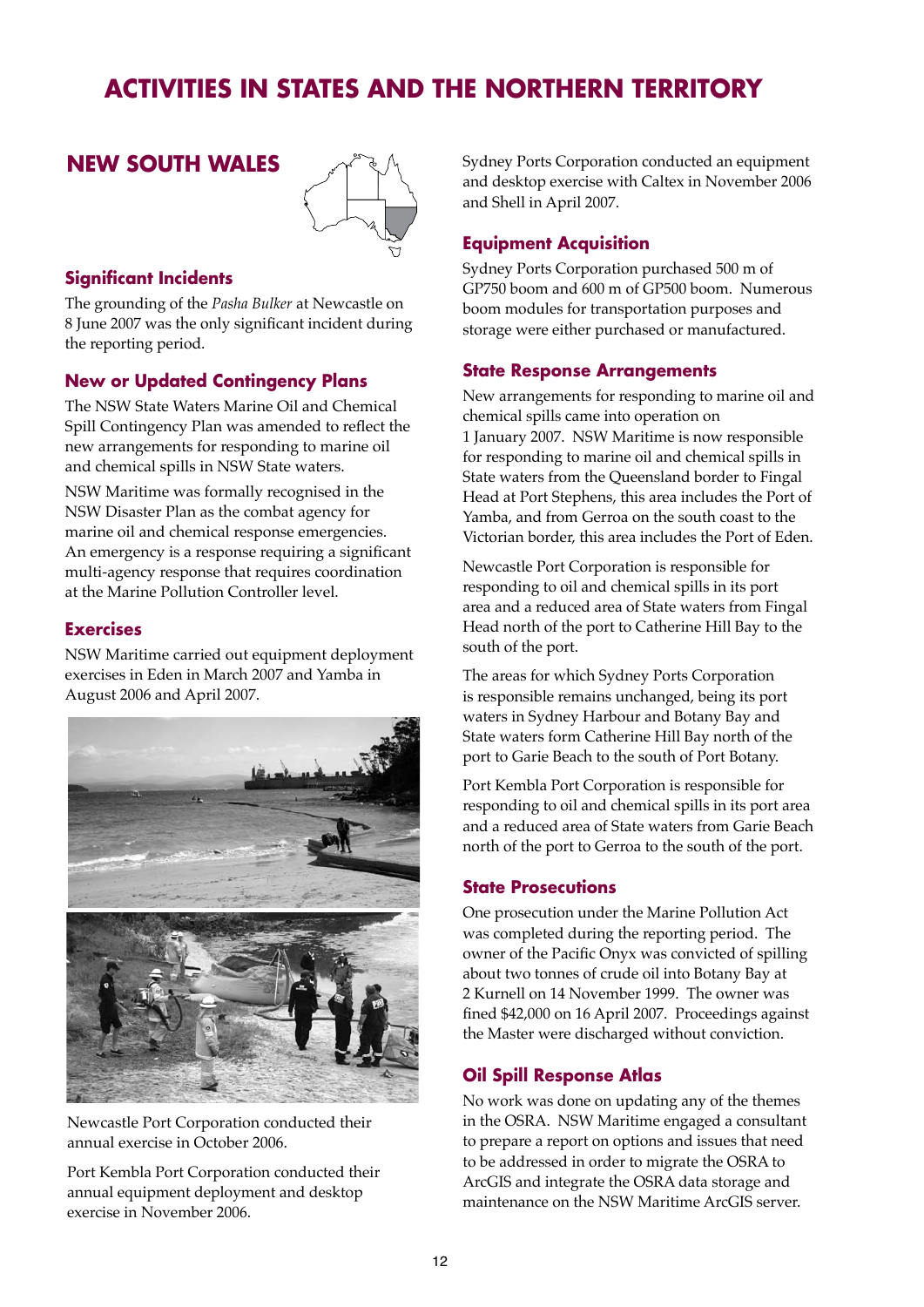### **TASMANIA**



#### **Significant Incidents**

The chemical tanker *Siteam Anja* allegedly discharged a large amount of carbon soot into the environment during the night of 15 June 2007 whilst berthed at Self's Point wharf to discharge its cargo of fuel. A number of residences and motor vehicles in that area were impacted by the alleged discharge and large rafts of floating black material were observed on the Derwent River in both Lindisfarne Bay and Rose Bay.

Investigations into this matter are continuing and a Complaint / Summons was issued on 23 July 2007 to the master of the ship when it returned to Hobart (Self's Point).



*Part of the alleged soot fallout from the Siteam Anja at Rose Bay 16 June 2007*

#### **New Or Updated Contingency Plans**

The Tasmanian Oiled Wildlife Response Plan was finalised during this period.

Concurrent with the review of the Tasmanian Marine Oil Pollution Contingency Plan, work is proceeding to finalise the revised Deed between the Department of Tourism Arts and the Environment, Marine and Safety Tasmania and the Tasmanian Ports Corporation.

It is intended that this Deed will, inter alia, clarify the responsibilities of the State and the Tasmanian Ports Corporation in the event of a marine pollution incident in State waters.

#### **Training**

With the significant assistance of AMSA, various training courses were undertaken in the north and south of the State in the lead-up to Exercise Van Dieman on 6 September 2006.

#### **Exercises**

Tasmania hosted the National Plan Exercise 2006 (Exercise Van Dieman) at the Port of Devonport on 6 September 2006.

Desk top Exercise Starfish was held in Hobart on 21 February 2007. This Exercise was designed to test the application of the Tasmanian Marine Chemical Spill Contingency Plan to a hypothetical spill of concentrated sulphuric acid from a ship aground in the Derwent River.

#### **Equipment Acquisition**

No additional response equipment has been acquired by the State this financial year.

Minor modifications have been made to the helicopter spray buckets in the State (by the addition of a hand rail and step) to improve operability from an OHS perspective.

#### **Administrative Changes in the State Response Arrangements**

Mr John Mollison has been appointed Deputy General Manager of the Environment Division in the Department of Tourism Arts and the Environment.

Mr Mollison is now also the alternate Chairperson of the statutory State Marine Pollution Committee which is established under the Tasmanian *Pollution of Waters by Oil and Noxious Substances Act 1987*.

#### **Other Matters**

Work is proceeding to review the Tasmanian *Pollution of Waters by Oil and Noxious Substances Act 1987* to ensure that the legislation will continue to reflect developments with the national model legislation concerning Australia's MARPOL obligations.

Revision of the relevant Regulations under this legislation is almost complete.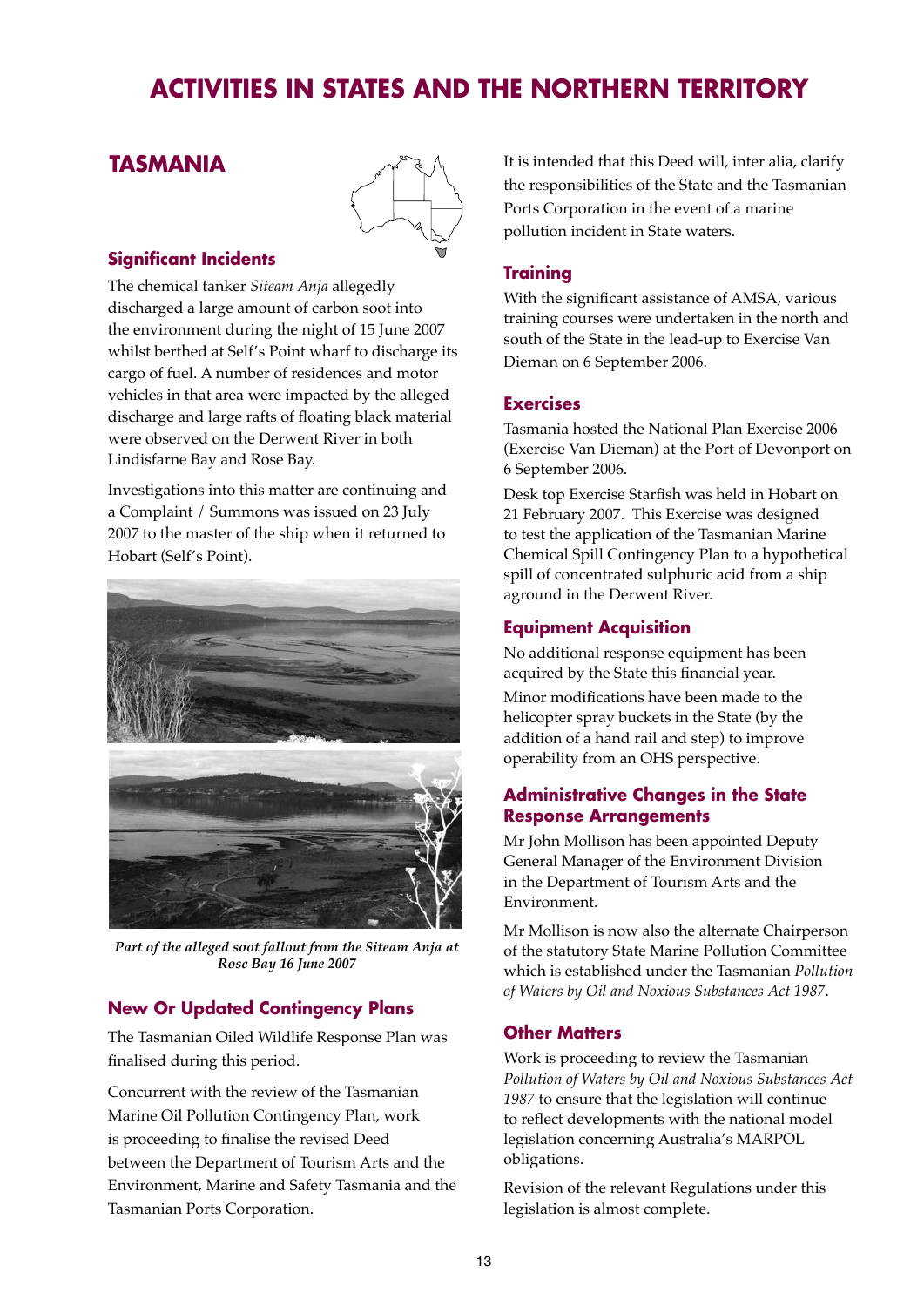

#### **Significant Incidents**

No significant incidents occurred in Queensland waters during the year. Of the 57 smaller spills reported to Maritime Safety Queensland:

- 35 per cent of spills occurred in within ports
- 60 per cent of spills occurred in Queensland Coastal waters outside of ports
- 5 per cent of spills occurred outside of Queensland coastal waters but within Australia's territorial sea
- 84 per cent of reported spills were less than 5 litres
- 67 per cent were spills of either diesel fuel or other light oil

These figures show a general decrease in the number and severity of reported spills.

The most serious marine pollution incident involved a spill of approximately 200 litres of heavy fuel oil from a disused pipeline in Townsville Harbour in October. The spill, which impacted a small area within the harbour, was successfully cleaned up by response teams from Maritime Safety Queensland and Townsville Port Authority.

Maritime Safety Queensland also assisted the Environmental Protection Agency of Queensland with response to a large land sourced spill of fuel oil from a burst pipeline in Townsville during November.

#### **New Or Updated Contingency Plans**

The Queensland Coastal Contingency Action Plan was updated and a copy of Queensland's oiled wildlife response plan included in the document.

#### **Training**

During the year Maritime Safety Queensland continued to deliver high quality competency based training for oil spill responders throughout the state.

A specialist administration support course was also developed by Maritime Safety Queensland and delivered to oil spill response administration personnel.

**QUEENSLAND**  $A^{\wedge\heartsuit}$  A summary of training carried out by Maritime Safety Queensland is shown below.

| Course Type                        | Trained<br>06/07 | Total<br>Trained /<br>5 years |
|------------------------------------|------------------|-------------------------------|
| Introduction to Oil Spill Response | 120              | 657                           |
| Level 3 Oil Spill Responder        | 75               | 389                           |
| Level 4 Oil Spill Responder        | 17               | 45                            |
| Oils Spill Response Administration | 91               | 91                            |

#### **Exercises**

A total of five oil spill response exercises were held in Queensland during the year. The exercises were held in the ports of Mackay, Townsville, Cairns and Cooktown and at Rosslyn Bay.

#### **Equipment Acquisition**

First- strike response equipment, including general purpose boom, a weir skimmer and recovered oil storage tank was delivered to Rosslyn Bay Boat Harbour in Central Queensland.



A program of half-life refits for Maritime Safety Queensland fleet of Marco oil recovery vessels continued. Work on the Brisbane based Tusk was completed in December and the vessel is once again ready to respond to incidents throughout Queensland and further a field if required.

#### **Administrative changes in the State response arrangements**

The administrative arrangements for management of oil spills in Queensland remain unchanged. However Queensland's *Transport Operations (Marine Pollution) Act 1995* was amended to formalise the position of Marine Pollution Controller.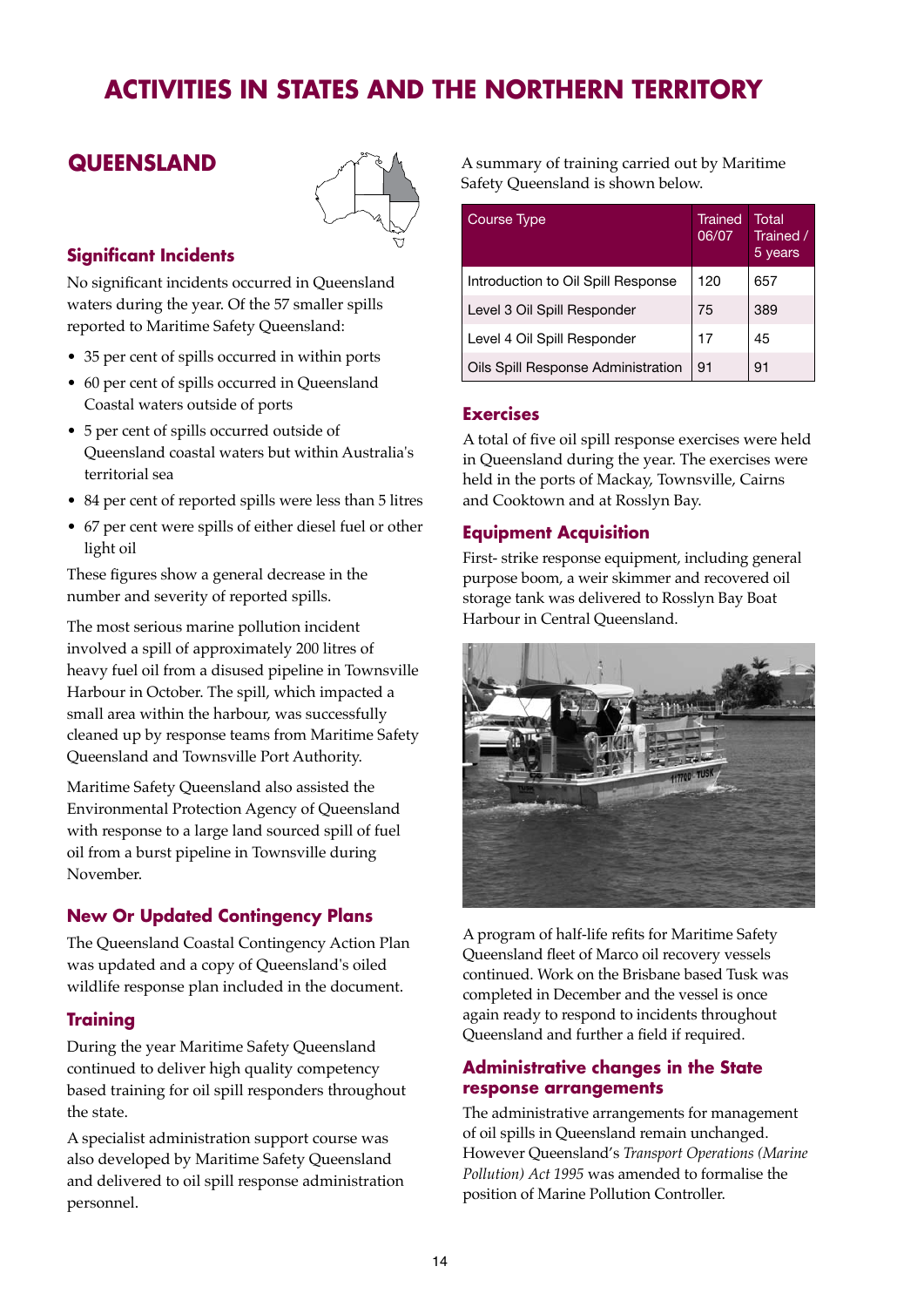#### **WESTERN AUSTRALIA**



#### **Significant Incidents**

Whilst no significant incidents occurred in Western Australia, the Department for Planning and Infrastructure (DPI) did receive reports of several minor spills during the reporting period, which were successfully monitored and cleaned up.

#### **New or Updated Contingency Plans**

Offshore oil and gas facility Oil Spill Contingency Plans (OSCP) that were reviewed by DPI's Marine Environment Protection Unit (MEPU) over the last year were:

- Santos Wilcraft Drilling Campaign 2007 OSCP
- Santos Fletcher 1 OSCP
- Koolan Island Adsteam OSCP
- Eni Australia Blacktip North-1 OSCP
- Inpex Browse Ichthys Gas Field Development **OSCP**
- ROC Oil Cliff Head Oil Field Operation OSCP
- TAP Oil Amulet 1 Drilling Operations OSCP
- Woodside Carnarvon Basin OSCP
- Apache Energy North West Shelf OSCP
- BHPB Stybarrow Development Offshore Hookup and Commissioning Phase OSCP
- Dampier Port Authority

Assistance was also provided to Adsteam for the Koolan Island port development OSCP and Dampier Port Authority in the review and update of their OSCP.

The WestPlan Marine Oil Pollution was revised and circulated and the Western Australian Oiled Wildlife Response Plan was completed and attached to WestPlan as a sub plan.

#### **Training**

During 2006 – 2007 the Metro State Response Team has convened on a monthly basis to undertake a day of training. Over 50 members are registered on the team; average attendance at monthly training sessions is 10.

Work is being undertaken to build a North West Response Team with the Dampier Port Authority taking on the main coordination role.

Training delivered by the unit:

| <b>Training Delivered</b>                          | Location            | Date                  |
|----------------------------------------------------|---------------------|-----------------------|
| <b>Operator Level</b><br>Workshop                  | Port Hedland        | 25th - 27th July      |
| <b>Admin &amp; Finance</b><br>Workshop             | Dampier             | 1st Aug 06            |
| <b>Operator Level</b><br>Workshop<br>(Theory only) | Dampier             | 22nd & 23rd<br>Aug 06 |
| <b>OSRA Workshop</b>                               | Dampier             | 24th Aug 06           |
| <b>Operator Level</b><br>Workshop                  | Exmouth             | 6th & 7th Nov 06      |
| <b>Operator Level</b><br>Workshop                  | Esperance           | 15th & 16th Nov       |
| Admin & Finance<br>Workshop                        | Fremantle           | 6th Dec 06            |
| <b>Operator Level</b><br>Workshop                  | <b>Useless Loop</b> | 11th - 13th Dec 06    |
| <b>Operator Level</b><br>Workshop                  | Fremantle           | 16th - 18th Jan 07    |
| <b>Operator Level</b><br>Workshop                  | Fremantle           | 23rd Jan 07           |
| Oil Sampling For<br><b>RTO Conference</b>          | Fremantle           | 16th May 07           |
| Oil Spill<br>Management<br>Workshop                | Exmouth             | 30-31 July 2007       |

Participants included representatives from DPI, port authorities, WA Police, FESA, the oil and shipping industries along with their support industries.

#### **Equipment Acquisitions**

Exmouth has received an additional set of foreshore cleaning equipment for 30 personnel, provided by DPI as a supplement to industry's equipment stockpile.

A dispersant spray system, usable both from a helicopter and a vessel, has been developed and built in cooperation between Polyline Industries and DPI. This system is designated to reinforce the oil spill response capacity at the North West Shelf.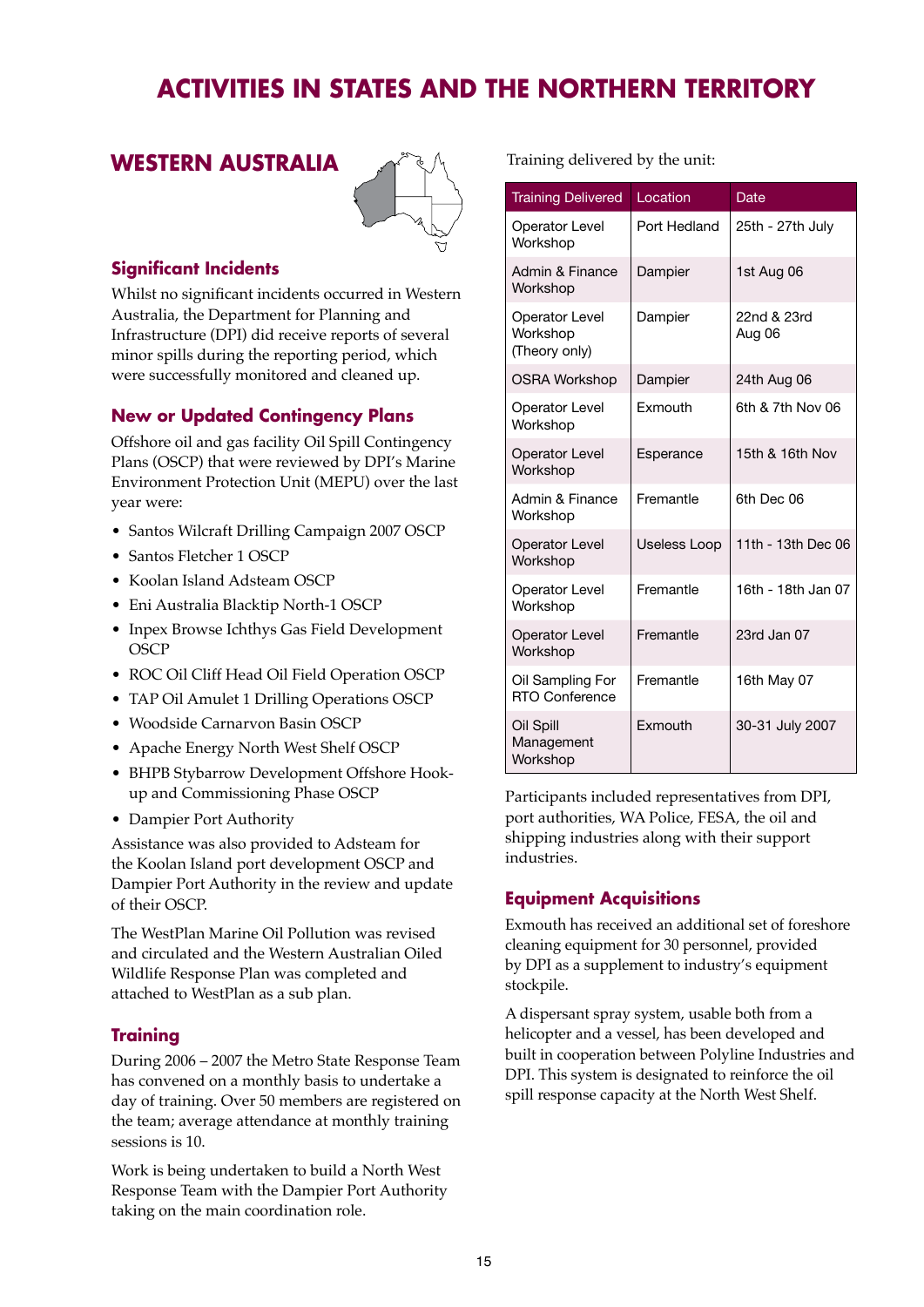

#### **Significant Incidents**

There were no significant oil spills in Northern Territory waters over the 2006-2007 reporting period.

#### **New or Updated Contingency Plans**

The NT Contingency Plan is currently undergoing a major revision. As a result the Management Committee is planned to convene in early January/February 2008.

#### **Training**

Two oil spill training exercises were conducted in 2006-2007. These were:

- Perkins Shipping Fuel Transfer Exercise to test new transfer procedures, 30 July
- Darwin Port Corporation Oil Spill Equipment and Operators training, 24 and 25 October.

Two representatives from the Northern Territory attended the AMSA Chemical Spill Response Level 2 course in Brisbane in June 2007.

#### **Equipment Acquisition**

No additional equipment was acquired by the Northern Territory in during the reporting period.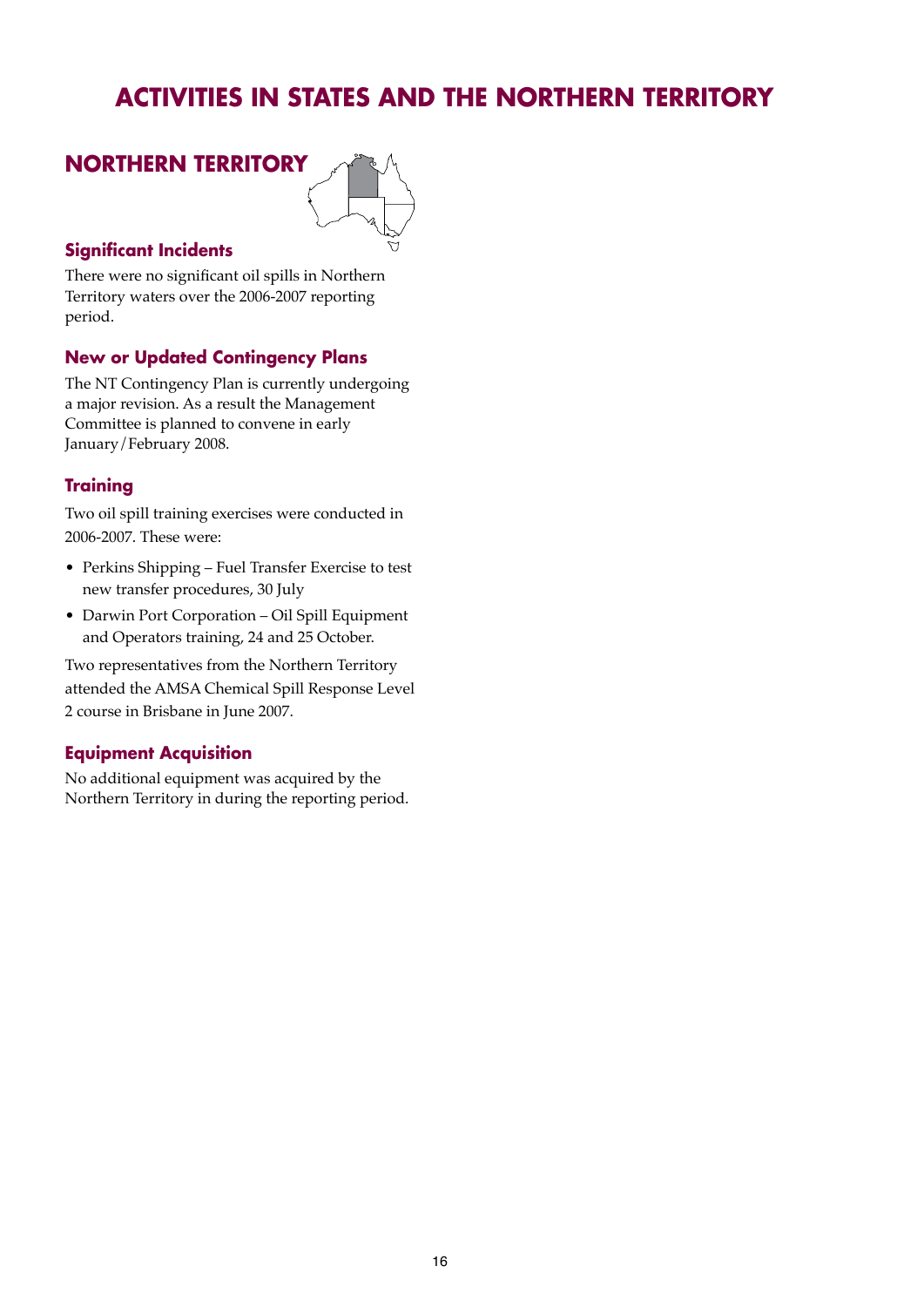#### **INCOME STATEMENT**

|                                                                                                                                                                                                          | 2005-06<br><b>Budget</b>                          | 2005-06<br><b>Actual</b>                        | 2006-07<br><b>Budget</b>                           | 2006-07<br><b>Actual</b>                         | 2006-07<br><b>Variance to</b><br><b>Budget</b>              |
|----------------------------------------------------------------------------------------------------------------------------------------------------------------------------------------------------------|---------------------------------------------------|-------------------------------------------------|----------------------------------------------------|--------------------------------------------------|-------------------------------------------------------------|
|                                                                                                                                                                                                          | \$                                                | \$                                              | \$                                                 | \$                                               | \$                                                          |
| <i><b>Income</b></i><br>Protection of the Sea Levy<br>Equipment hire<br>Workshop fees<br>Other revenue                                                                                                   | 4,908,276<br>28,000<br>24,000                     | 4,825,462<br>99,794<br>6,364<br>96,533          | 5,111,551<br>28,000<br>12,000                      | 5,138,569<br>104,335<br>2,727<br>7,467           | (27, 018)<br>(76, 335)<br>9,273<br>(7, 468)                 |
| <b>Total Income</b>                                                                                                                                                                                      | 4,960,276                                         | 5,028,153                                       | 5,151,551                                          | 5,253,099                                        | (101, 549)                                                  |
| <b>Expenses</b><br>Administration<br>Auditing & administrative<br>Office costs<br>Overheads                                                                                                              | 35,050<br>291,134<br>469,082                      | 7,593<br>264,748<br>205,466                     | 8,344<br>302,160<br>427,601                        | 5,996<br>271,944<br>267,503                      | (2,349)<br>(30, 216)<br>(160,098)                           |
| Depreciation & amortisation                                                                                                                                                                              | 863,479                                           | 710,108                                         | 707,170                                            | 1,068,040                                        | 360,870                                                     |
| <b>Total Administration</b>                                                                                                                                                                              | 1,658,745                                         | 1,187,915                                       | 1,445,275                                          | 1,613,482                                        | 168,207                                                     |
| <b>Preparedness</b><br>Implementation of Revised<br><b>Training Arrangements</b><br>Decision Support Systems (OSRA)<br>Equipment support systems<br><b>Dispersant Capability</b><br>Training & Exercises | 75,000<br>200,000<br>16,000<br>444,150<br>300,000 | 200,160<br>114,601<br>318,807<br>240,672        | 18,750<br>195,000<br>20,000<br>381,393<br>316,397  | 97,907<br>131,419<br>0<br>365,608<br>232,006     | 79,157<br>(63, 581)<br>(20,000)<br>(15, 785)<br>(84, 391)   |
| <b>Total Preparedness</b>                                                                                                                                                                                | 1,035,150                                         | 874,240                                         | 931,540                                            | 826,941                                          | (104, 599)                                                  |
| <b>Research &amp; Development</b><br>Research & Development                                                                                                                                              |                                                   |                                                 | 40,000                                             | 31,818                                           | (8, 182)                                                    |
| <b>Total Research &amp; Development</b>                                                                                                                                                                  |                                                   |                                                 | 40,000                                             | 31,818                                           | (8, 182)                                                    |
| Communication equipment<br>Operational equipment purchases<br>Maintain & repair Tier 2/3 equipment<br>Store Tier 2/3 equipment & dispersants<br>Transportation costs                                     | 12,200<br>172,000<br>462,532<br>251,180<br>15,000 | 2,319<br>210,779<br>307,748<br>245,622<br>1,046 | 64,299<br>133,500<br>447,039<br>243,044<br>121,200 | 11,688<br>76,301<br>331,953<br>263,889<br>20,767 | (52, 611)<br>(57, 199)<br>(115,086)<br>20,845<br>(100, 433) |
| <b>Total Response Capability</b>                                                                                                                                                                         | 912,912                                           | 767,514                                         | 1,009,082                                          | 704,598                                          | (304, 484)                                                  |
| <b>Publications &amp; Communications</b>                                                                                                                                                                 | 9,000                                             | 1,348                                           | 31,000                                             | 22,010                                           | (8,990)                                                     |
| <b>Total Publications &amp; Communications</b>                                                                                                                                                           | 9,000                                             | 1,348                                           | 31,000                                             | 22,010                                           | (8,990)                                                     |
| <b>Staffing</b><br>Salaries & oncosts<br>Training & development costs<br>Travel & transport                                                                                                              | 705,749<br>26,574<br>278,969                      | 867,972<br>19,622<br>321,529                    | 549,827<br>16,460<br>232,692                       | 607,393<br>34,717<br>398,547                     | 57,566<br>18,257<br>165,855                                 |
| <b>Total Staffing</b>                                                                                                                                                                                    | 1,011,292                                         | 1,209,123                                       | 798,979                                            | 1,040,658                                        | 241,679                                                     |
| <b>Total Expenditure</b>                                                                                                                                                                                 | 4,627,099                                         | 4,040,140                                       | 4,255,876                                          | 4,239,507                                        | (16, 369)                                                   |
| Loss on sale of assets                                                                                                                                                                                   |                                                   | 79,205                                          |                                                    | 544                                              | 544                                                         |
| Incident Costs Recovered                                                                                                                                                                                 |                                                   | 3,560                                           |                                                    |                                                  |                                                             |
| <b>Incident Costs Expenses</b>                                                                                                                                                                           |                                                   | 848,447                                         |                                                    | 50,990                                           | 50,990                                                      |
| <b>Operating Surplus/Deficit</b>                                                                                                                                                                         | 333,177                                           | 63,921                                          | 895,675                                            | 962,058                                          | (66, 384)                                                   |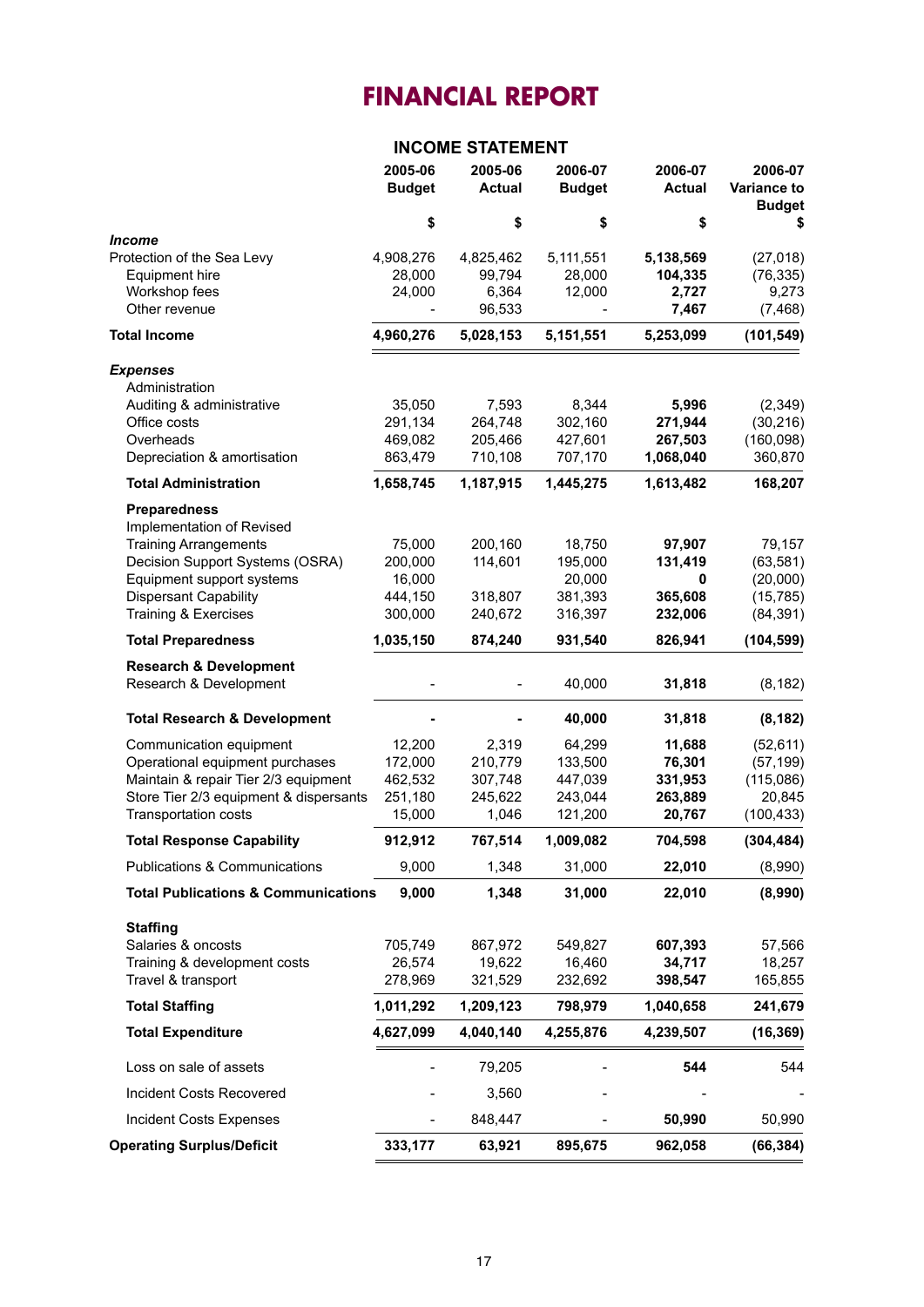#### **VARIANCE ANALYSIS**

|                                                    |         | <b>Variance</b> |                                                                                               |
|----------------------------------------------------|---------|-----------------|-----------------------------------------------------------------------------------------------|
| Name Revenue or Expense Line                       | $>10\%$ |                 | > \$50,000 Explanation of Variance                                                            |
| Protection of the Sea Levy                         | 27,018  |                 | Increase in Levy collection                                                                   |
| Equipment hire                                     |         | 76,335          | Increased income from hire of National Plan equipment                                         |
| Workshop fees                                      | 9,271   |                 | Fewer than expected paying participants at National<br>Plan courses                           |
| Auditing & administrative                          | 2,348   |                 | Shortfall in expenditure as budgeted requirements not<br>needed                               |
| Overheads                                          |         | 160,098         | Shortfall in expenditure as budgeted requirements not<br>needed                               |
| Depreciation & amortisation                        |         |                 | 360,870 Revaluation of all National Plan equipment                                            |
| Implementation of Revised Training<br>Arrangements |         |                 | 79,157 Cost coding allocation                                                                 |
| Decision Support Systems (OSRA)                    |         | 63,581          | Underspend of OSRA funds by States/NT                                                         |
| Equipment support systems                          | 20,000  |                 | Project not undertaken                                                                        |
| Training & Exercises                               |         | 84,391          | Cost coding allocation                                                                        |
| Communication equipment                            |         | 52,611          | Remote communications system not purchased                                                    |
| Operational equipment purchases                    |         | 57,199          | Not all budgeted items purchased                                                              |
| Maintain & repair Tier 2/3 equipment               |         |                 | 115,086 Contingency allowance for maintenance not used                                        |
| Transportation costs                               |         | 73,211          | Reduced maintenance costs resulted in reduced<br>transportation costs                         |
| <b>Publications &amp; Communications</b>           | 8,990   |                 | Printing of aerial surveillance book and annual report<br>not undertaken                      |
| Salaries & oncosts                                 |         |                 | 57,566 Staff recruited to meet baseline requirements                                          |
| Training & development costs                       | 18,257  |                 | Increase in staff during previous period increased<br>training expenditure during this period |
| Travel & transport                                 |         | 165.855         | Increased travel to meet stakeholder commitments                                              |
| Incident costs expenses                            |         | 50.990          | Incident costs expended over two reporting periods                                            |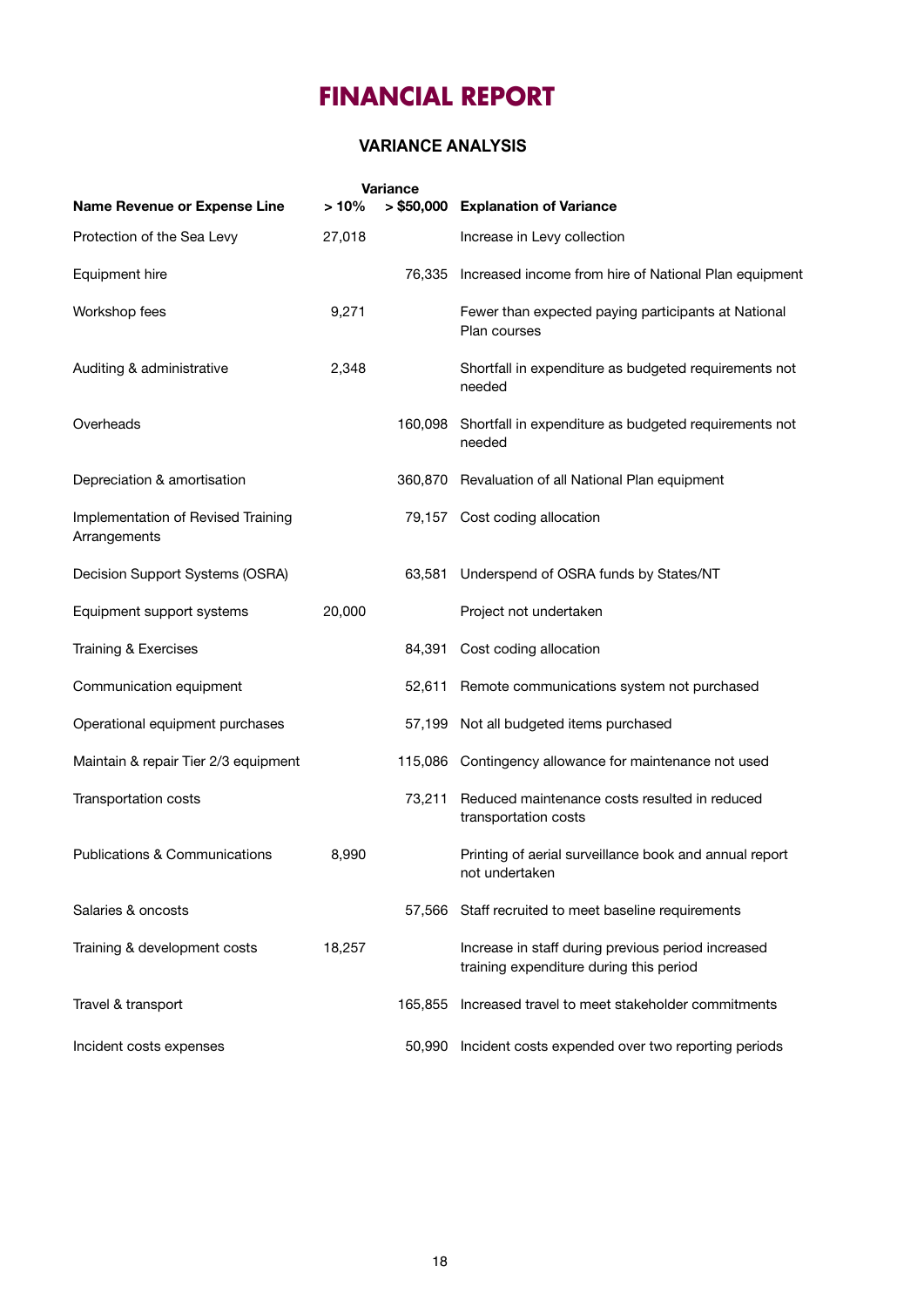#### **FINANCIAL REPORT**

|                                                    | 2005-06<br><b>Actual</b><br>S | 2006-07<br><b>Actual</b><br>S |
|----------------------------------------------------|-------------------------------|-------------------------------|
| <b>RECEIVABLES</b>                                 |                               |                               |
| Trade debtors<br>less Provision for doubtful debts | 14,204                        | 82,180                        |
|                                                    | 14,204                        | 82,180                        |
| Other debtors                                      | 29,137                        |                               |
| <b>GST</b> receivable                              | 15,736                        | 49,866                        |
|                                                    | 59,078                        | 132,046                       |
| <b>INVENTORY</b>                                   |                               |                               |
| Oil dispersant stocks                              | 2,826,700                     | 2,826,700                     |
|                                                    | 2,826,700                     | 2,826,700                     |
| <b>PREPAYMENTS</b>                                 |                               |                               |
| Prepayments                                        | 29,333                        |                               |
|                                                    | 29,333                        |                               |
|                                                    |                               |                               |

#### **PROPERTY PLANT & EQUIPMENT**

#### **Plant and equipment:**

| (7,578,841)<br>2,944,799<br>40,927<br>(22, 588)<br>18,339 |
|-----------------------------------------------------------|
|                                                           |
|                                                           |
|                                                           |
|                                                           |
|                                                           |
|                                                           |
|                                                           |
| 355,000                                                   |
| (290, 200)                                                |
| 64,800                                                    |
|                                                           |
| 5,328,674                                                 |
| (3, 214, 882)                                             |
| 2,113,792                                                 |
| 98,528                                                    |
| 5,141,730                                                 |
|                                                           |

#### **INTANGIBLE ASSETS**

| <b>Software</b>                              |           |            |
|----------------------------------------------|-----------|------------|
| <b>Externally Acquired Computer software</b> | 128.080   | 128,080    |
| Accumulated amortisation                     | (78, 529) | (104, 145) |
| <b>Total Intangibles</b>                     | 49.551    | 23.935     |
|                                              |           |            |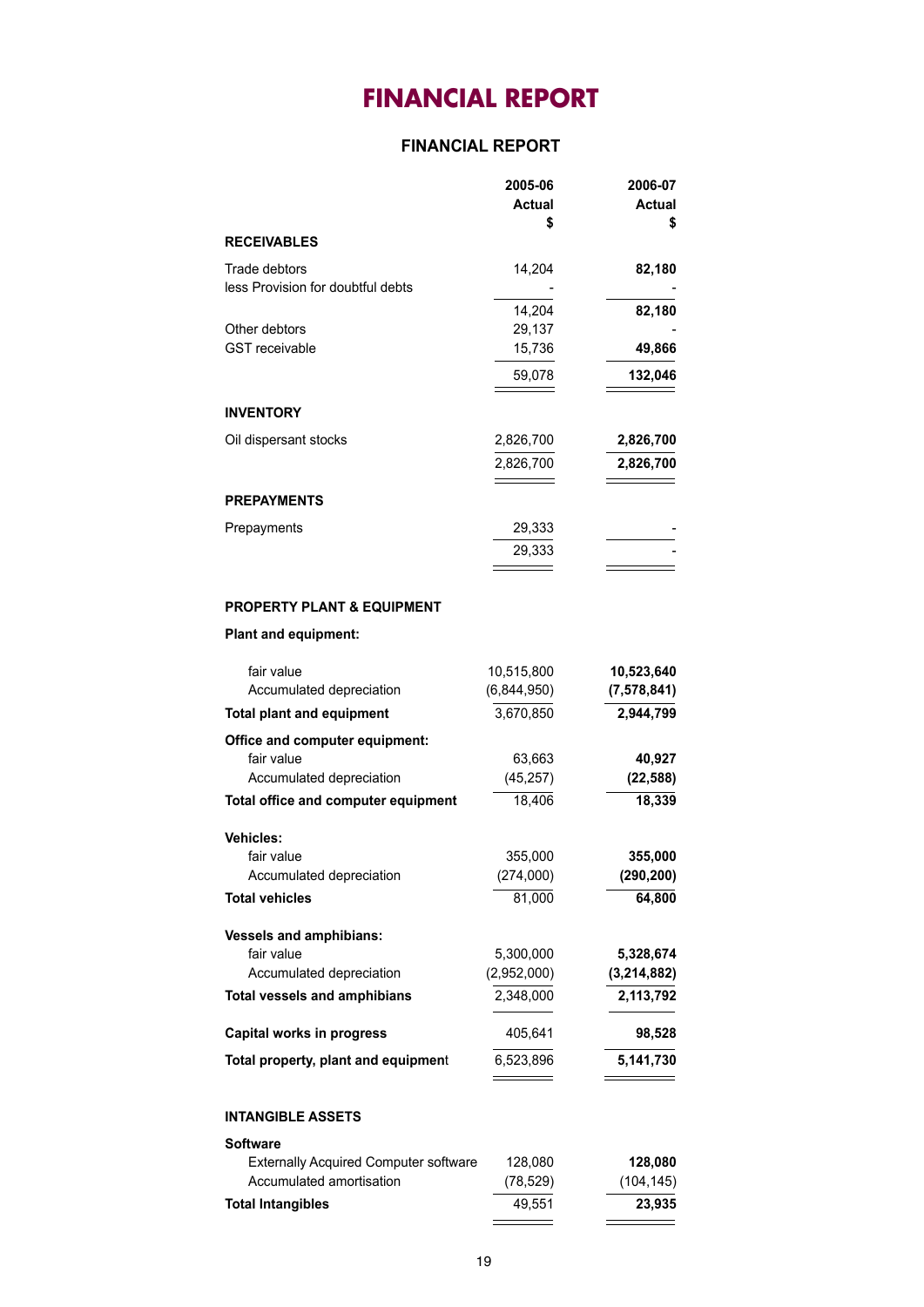|                                                          | 2005-06<br><b>Actual</b><br>\$ | 2006-07<br><b>Actual</b><br>\$ |
|----------------------------------------------------------|--------------------------------|--------------------------------|
| <b>CREDITORS</b>                                         |                                |                                |
| Trade creditors<br>Salaries and wages<br>Other creditors | 157,729<br>19,463<br>347,026   | 441,881<br>16,030              |
|                                                          | 524,218                        | 457,911                        |

#### **COMMITMENTS**

#### **Operating Leases**

Commitments for the acquisition of plant and equipment contracted for at the reporting date but not recognised as liabilities, payable:

| Within one year                          | 57.725 |  |
|------------------------------------------|--------|--|
| <b>Total Operating Lease commitments</b> | 57.726 |  |
|                                          |        |  |

#### **Other Commitments**

Commitments for expenditure in relation to purchase orders that have been made and are payable as follows:

| <b>Total Other commitments</b>                    | 1.297.026 | 481.683 |
|---------------------------------------------------|-----------|---------|
|                                                   |           |         |
| Later than one year but not later than five years | 439.000   | 160.561 |
| Within one year                                   | 858.026   | 321.122 |